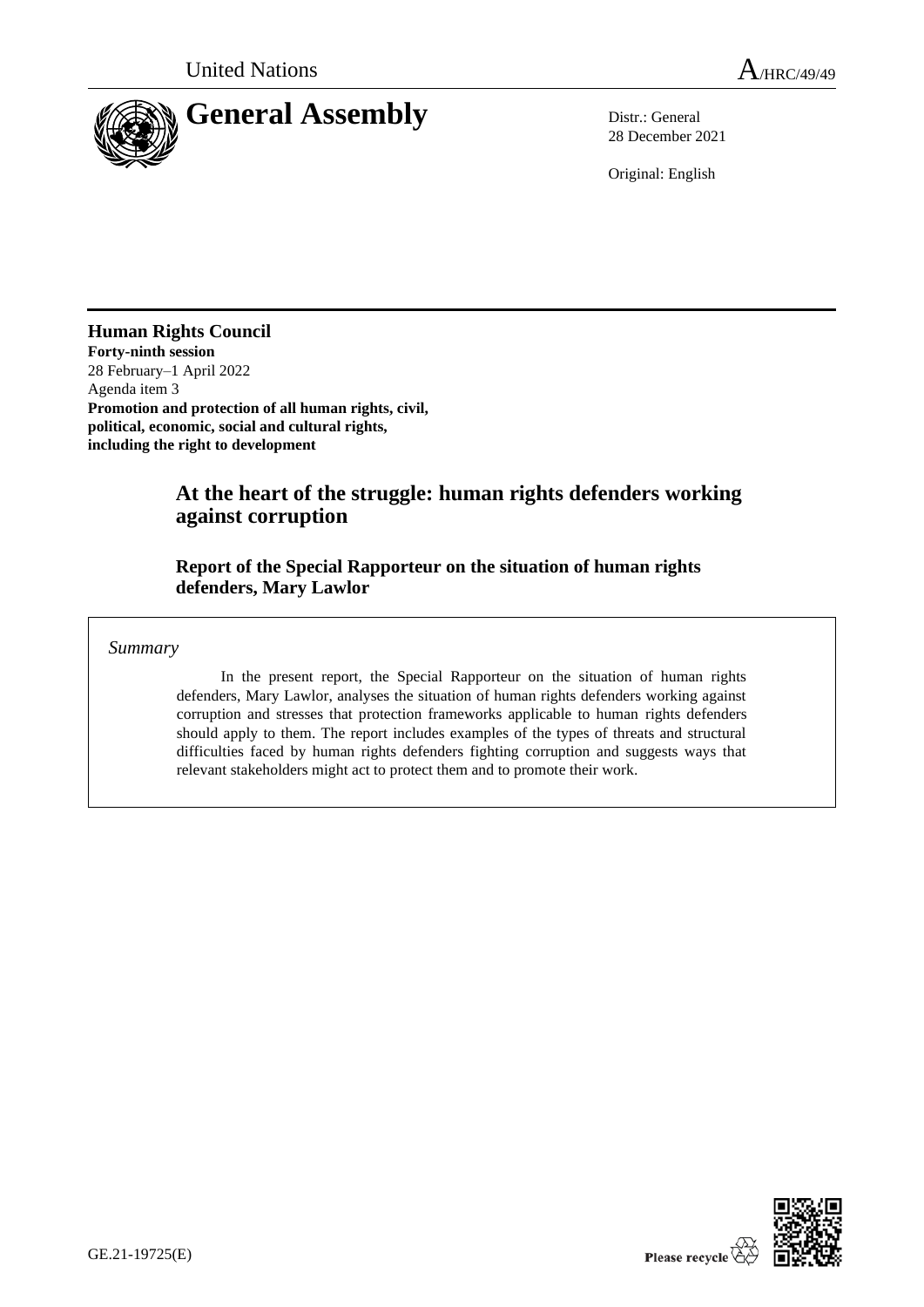# Contents

|         |                |                                                                                      | Page |
|---------|----------------|--------------------------------------------------------------------------------------|------|
| I.      |                |                                                                                      | 3    |
|         | A.             |                                                                                      | 3    |
|         | <b>B.</b>      |                                                                                      | 4    |
|         | C.             |                                                                                      | 5    |
|         | D.             |                                                                                      | 6    |
|         | E.             |                                                                                      | 8    |
|         | F.             |                                                                                      | 10   |
|         | G.             |                                                                                      | 11   |
|         | H.             |                                                                                      | 13   |
|         | I.             |                                                                                      | 13   |
|         | J.             |                                                                                      | 14   |
|         | K.             |                                                                                      | 15   |
|         | L.             |                                                                                      | 16   |
|         | M.             | Attacks on human rights defenders working against corruption in the context of the   | 17   |
|         | N.             |                                                                                      | 18   |
|         | $\Omega$ .     | Criminal charges and legal action against human rights defenders fighting corruption | 19   |
| $\Pi$ . |                |                                                                                      | 20   |
|         | A <sub>1</sub> |                                                                                      | 20   |
|         | <b>B.</b>      | Recommendations to relevant international organizations and civil society            | 21   |
| Annex   |                |                                                                                      | 23   |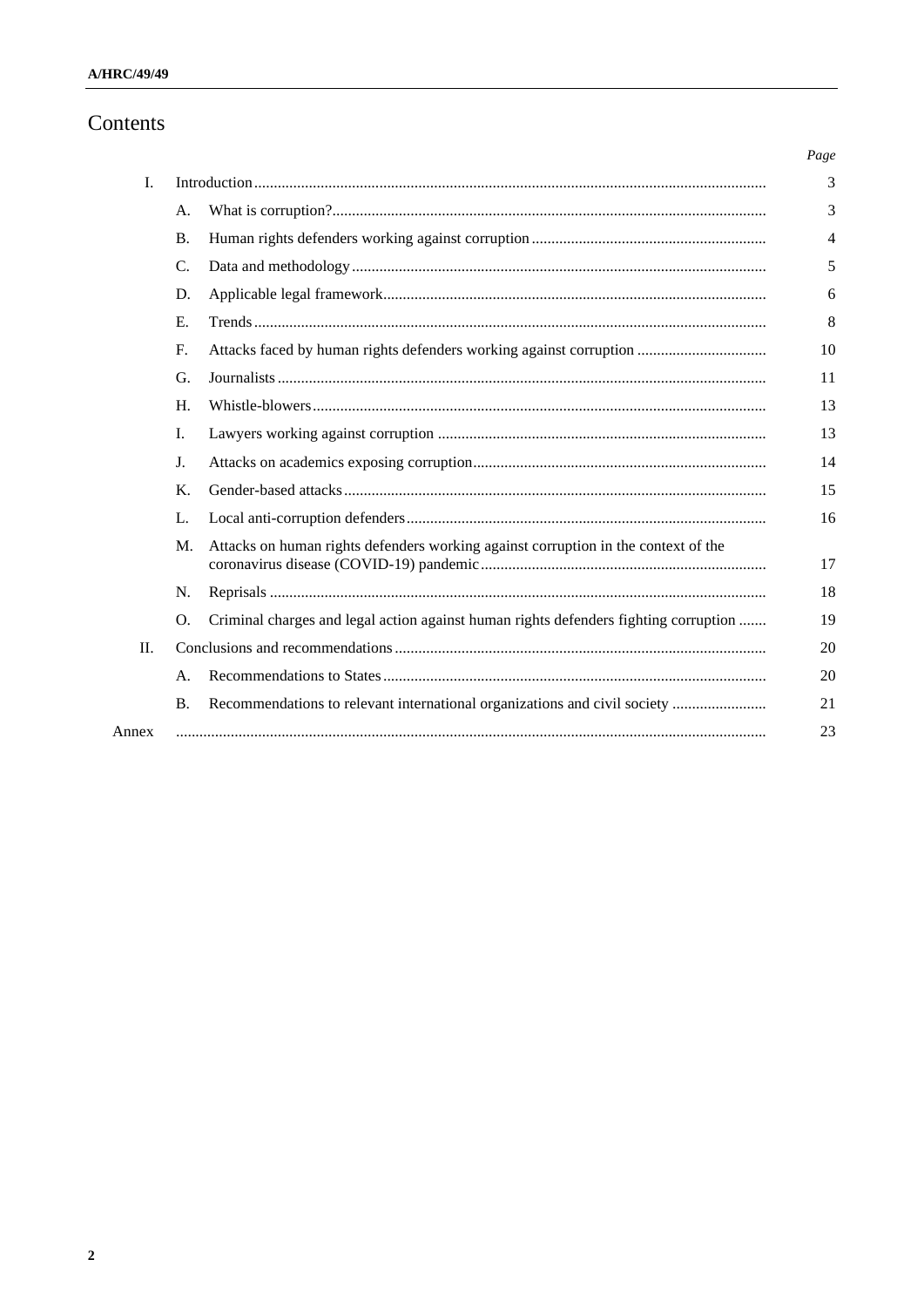# **I. Introduction**

1. In January 2021, former President of Ecuador, Abdalá Bucaram Ortiz, posted a video to his personal Facebook account complaining about Dayanna Monroy, a human rights defender, saying "What people have failed to ask is: 'Wouldn't it make more sense to kill her?'". 1

2. Ms. Monroy, a reporter for the privately owned broadcaster Teleamazonas television who is known for exposing corruption, had been investigating Mr. Bucaram and his son, Jacobo, for several years. She said Teleamazonas had broadcast dozens of her reports linking the family to alleged crimes, including a scheme to sell body bags and other health supplies to State-owned hospitals at inflated prices during the coronavirus disease (COVID-19) pandemic. Following the threat, she was forced to seek 24-hour police protection.

3. Human rights defenders fighting and exposing corruption are often in severe danger, and the Special Rapporteur is committed to making the situation of human rights defenders fighting corruption one of her key priorities.

## **A. What is corruption?**

4. To this day, there is no single, consistent and recognized definition of corruption, at the international level. Remarkably, even the United Nations Convention against Corruption does not provide a succinct definition although the purpose of the Convention is specifically to promote and strengthen measures to prevent and combat corruption more efficiently and effectively and to promote and support international cooperation in that regard.<sup>2</sup>

5. A common approach to the notion of corruption is the definition proposed by Transparency International, which is that corruption is "the abuse of entrusted power for private gain". 3

6. In October 2020, the Secretary-General noted that "Corruption is not only a crime but immoral and the ultimate betrayal of public trust", <sup>4</sup> and the United Nations Office on Drugs and Crime (UNODC) reported that: "Corruption undermines democratic institutions, slows economic development and contributes to governmental instability. Corruption attacks the foundation of democratic institutions by distorting electoral processes, perverting the rule of law and creating bureaucratic quagmires whose only reason for existing is the soliciting of bribes". 5

7. Corruption is a human rights-related issue and those motivated by concerns for human rights who are working peacefully against corruption, for transparency and the rule of law are human rights defenders.

8. Even without an unanimously agreed definition, different forms of corruption can be distinguished, including corruption by the State and corruption by the private sector, as well as active and passive forms of corruption. Corruption in the public sector can occur in government, in administration, in the legislature and in the judiciary. In these contexts, the State is clearly accountable for any violation of human rights resulting from the conduct of persons acting in their public capacity,<sup>6</sup> including human rights violations against activists fighting corruption.

 $1$  ECU 4/2021 (references to communications concerning the situation of human rights defenders in various countries made throughout the report are posted online by case number [i.e., ECU 4/2021, in this instance] and available at [https://spcommreports.ohchr.org/LatestReports/RepliesReceived\)](https://spcommreports.ohchr.org/LatestReports/RepliesReceived).

<sup>2</sup> [A/HRC/28/73,](http://undocs.org/en/A/HRC/28/73) para. 5.

<sup>3</sup> Se[e https://www.transparency.org/en/what-is-corruption.](https://www.transparency.org/en/what-is-corruption)

<sup>4</sup> Se[e https://news.un.org/en/story/2020/10/1075432.](https://news.un.org/en/story/2020/10/1075432)

<sup>5</sup> Se[e https://www.unodc.org/unodc/en/corruption/.](https://www.unodc.org/unodc/en/corruption/)

<sup>6</sup> [A/HRC/28/73,](http://undocs.org/en/A/HRC/28/73) para. 7.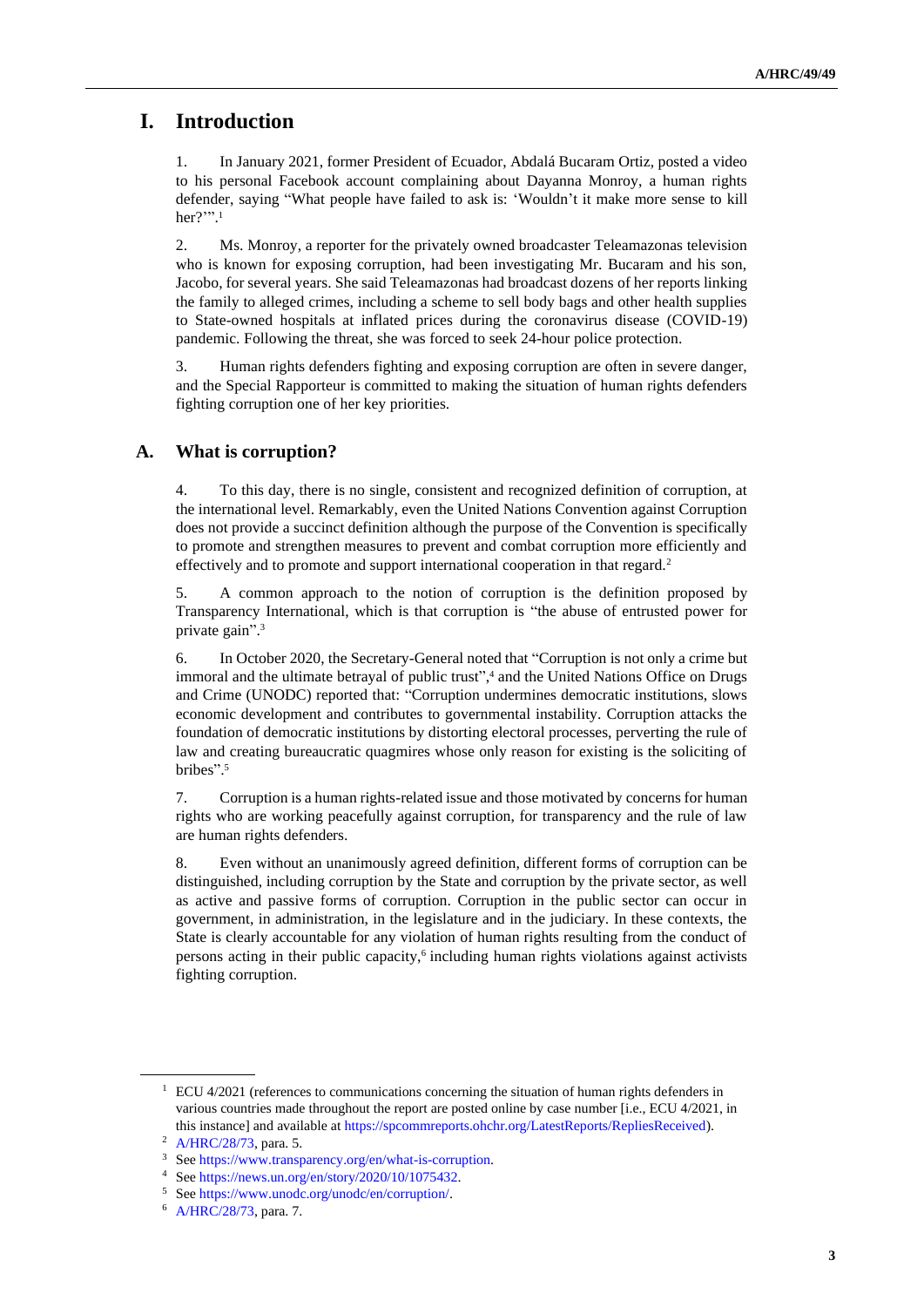## **B. Human rights defenders working against corruption**

9. Since the start of her mandate, the Special Rapporteur has heard directly from many human rights defenders working against corruption in criminal justice systems and in other contexts. Since uncovering corruption involves the investigation of power structures and those in power, and may lead to direct attacks on political elites, such work is considered to be a dangerous field for activists across all issues and at various levels of governments. For instance, human rights defenders working to protect the environment who expose corruption in business and development projects, including extractive industries, are often at real risk of physical attack, and those organizing anti-corruption protests may be targeted through means of surveillance, arrest and the excessive use of force.

10. Activists, whistle-blowers, journalists, academics, lawyers, medical workers and others fighting against and exposing corruption are human rights defenders, provided that their work is peaceful and motivated by human rights concerns.

11. Last year the Special Rapporteur presented a report to the Human Rights Council on the killing of human rights defenders.<sup>7</sup> The report showcased the fact that hundreds of human rights defenders are killed every year in peaceful defence of the rights of others. Very few perpetrators are brought to account for these murders, which only enables the cycle of killings to continue (see annex). Moreover, in many cases justice is not served owing to corruption in criminal justice systems themselves.

12. Journalists, whistle-blowers, academics, lawyers and others exposing or fighting corruption face severe risks. The Special Rapporteur also notes that some attacks on anticorruption defenders are gender-based and that many defenders have been targeted for their work in the context of the COVID-19 pandemic or for fighting against corruption affecting their local communities.

13. From direct consultations with defenders working against corruption, and from other credible information received, the Special Rapporteur notes that defenders working in this area are often subjected to a range of attacks, including electronic or physical surveillance, cyberattacks, direct threats, online harassment and smear campaigns, criminalization, judicial harassment, attacks on their property and physical attacks, including murder.

14. Some human rights defenders are smeared for being unpatriotic, or as being part of a political opposition movement. Women human rights defenders working against corruption are also often attacked not only for what they do but for who they are. Research by Kvinna till Kvinna, a non-governmental organization (NGO) working on women's rights, has identified corruption as the issue that puts women human rights defenders and journalists most at risk. <sup>8</sup> The risks linked to work on fighting corruption appear to have gained prominence over the past years. The same research also shows that women human rights defenders and women's organizations are still underrepresented in anti-corruption organizations due to fear of repercussions.<sup>9</sup> Women human rights defenders not only fight corruption but are also targeted by it. One of the forms of corruption affecting women disproportionately is sextorsion, in which sex, rather than money, is the currency of the demanded bribe.<sup>10</sup> Women human rights defenders, in particular, are frequently targeted by and vulnerable to smear campaigns, sometimes involving artificial intelligence tools, such as synthetic media, known as "deepfakes", which are aimed at tarnishing individual reputations.

15. Many defenders working against corruption report new difficulties in the context of the COVID-19 pandemic. The crisis has opened new avenues for corruption and some States have passed laws restricting access to information about the pandemic.

16. Activists working against corruption are often not recognized as human rights defenders, and their efforts may be invisible to the wider human rights community or seen as

<sup>7</sup> [A/HRC/46/35.](http://undocs.org/en/A/HRC/46/35)

<sup>8</sup> Kvinna till Kvinna Foundation, "Solidarity is our only weapon – the situation of women human rights defenders", 2021, p. 10, available at [https://kvinnatillkvinna.org/wp](https://kvinnatillkvinna.org/wp-content/uploads/2021/11/KvinnatillKvinna-Solidarity-is-our-only-weapon.pdf)[content/uploads/2021/11/KvinnatillKvinna-Solidarity-is-our-only-weapon.pdf.](https://kvinnatillkvinna.org/wp-content/uploads/2021/11/KvinnatillKvinna-Solidarity-is-our-only-weapon.pdf)

<sup>9</sup> Ibid.

<sup>10</sup> Ibid.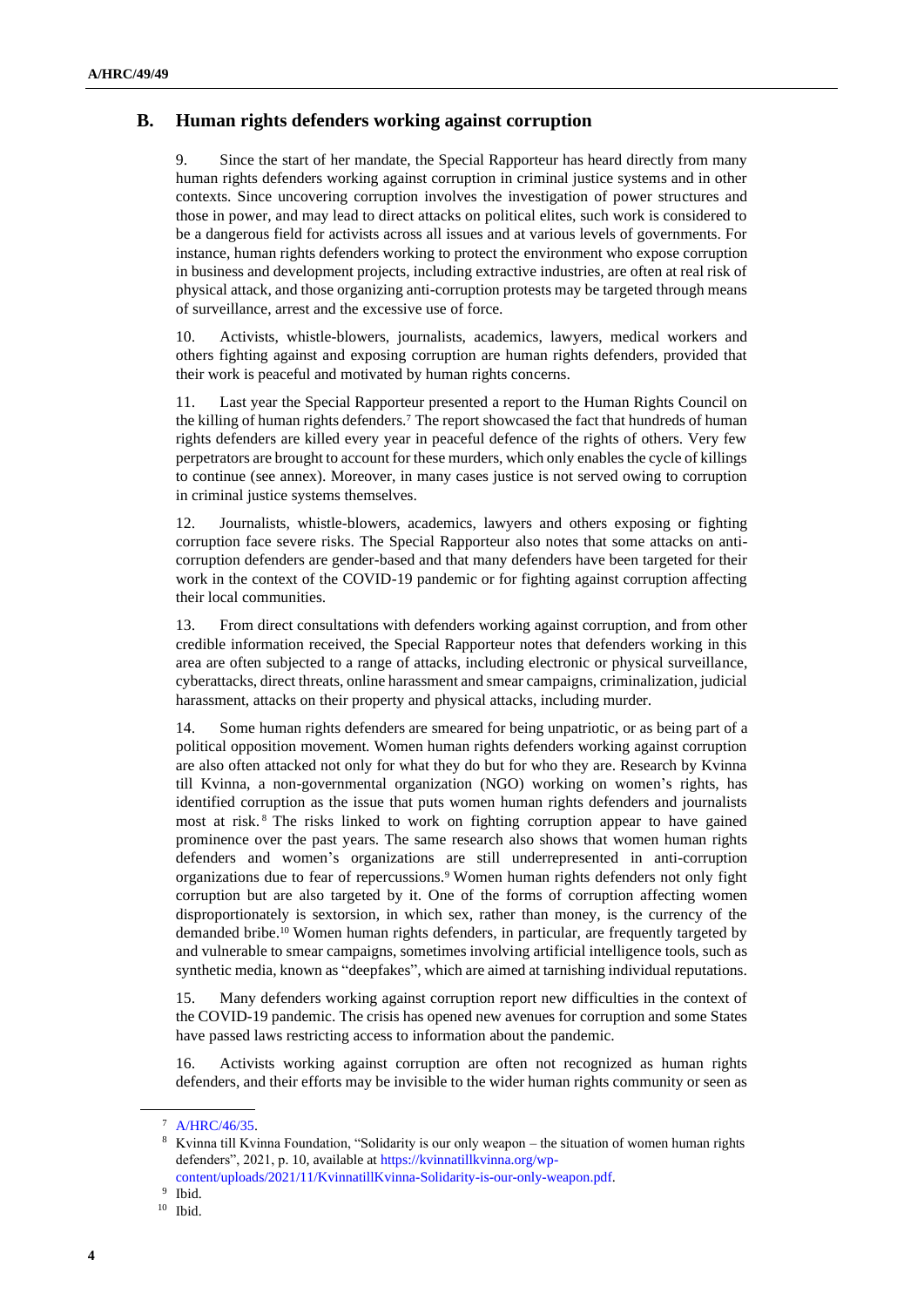separate from or peripheral to human rights work. In many cases, activists fighting corruption may not consider themselves to be human rights defenders. But anti-corruption work is central to human rights, and those who undertake it should be acknowledged and protected and their work should be recognized.

17. Some activists, such as investigative journalists, are more likely to be acknowledged as human rights defenders, although there are many others who focus exclusively or partially on anti-corruption efforts whose work goes largely unnoticed.

18. Some whistle-blowers, motivated by human rights concerns, who make public issues of bribery, graft or petty or grand corruption, are often at great risk.

19. The Special Rapporteur notes that defenders who work against corruption are frequently attacked for exposing or researching abuses of power, graft, bribery, fraud and other related malpractices. Despite often very dangerous circumstances, some defenders have achieved real success in their work against corruption and many emphasize that while progress is often slow and piecemeal, it can be achieved.

20. While some United Nations mechanisms rightly address the issue of corruption as a human rights concern and recognize those who work against it as human rights defenders, too often national and international anti-corruption initiatives fail to adequately address, encourage or include measures to promote and protect the work of defenders fighting against corruption.

21. Some anti-corruption initiatives either downplay or outright ignore the vital role played by human rights defenders in combatting corruption. Too often defenders working on anti-corruption are shut out of forums where national and international anti-corruption initiatives are developed.

22. Some States have little or no protection for whistle-blowers exposing corruption while others have passed laws making it harder for anti-corruption defenders to do their work. Businesses and others use strategic lawsuits against public participation to intimidate whistleblowers and defenders working to reveal corrupt practices. Defenders also report that some international bodies, including the Financial Action Task Force, are misused by Governments to impede their work.

23. Previous Special Rapporteurs on the situation of human rights defenders have been raising concerns about anti-corruption defenders with States for some time.

24. Every year over the course of the past decade Special Rapporteurs have outlined how corruption in criminal justice systems fuels the killing of human rights defenders and have presented many detailed cases describing how those exposing corruption have been physically attacked and murdered. While mandate holders have repeatedly reminded States of their obligations to protect defenders these violent attacks persist and are often perpetrated by State authorities themselves.

25. Seven years ago, the Special Rapporteur on the situation of human rights defenders recommended that States do more to disseminate the work of defenders and to support their work through campaigns and specific communication and information activities that pay tribute, in particular, to the contributions made by certain categories of defenders, such as those who combat impunity and corruption.<sup>11</sup>

26. The Special Rapporteur notes with regret that in preparing the present report, in extensive consultations with human rights defenders working against corruption she learned that many are still vulnerable to attack.

#### **C. Data and methodology**

27. The report is based on discussions the Special Rapporteur has had with hundreds of human rights defenders around the world since the beginning of her mandate in May 2020 and on information she continuously receives on defenders carrying out anti-corruption work.

<sup>11</sup> [A/70/217,](http://undocs.org/en/A/70/217) para. 93 (a).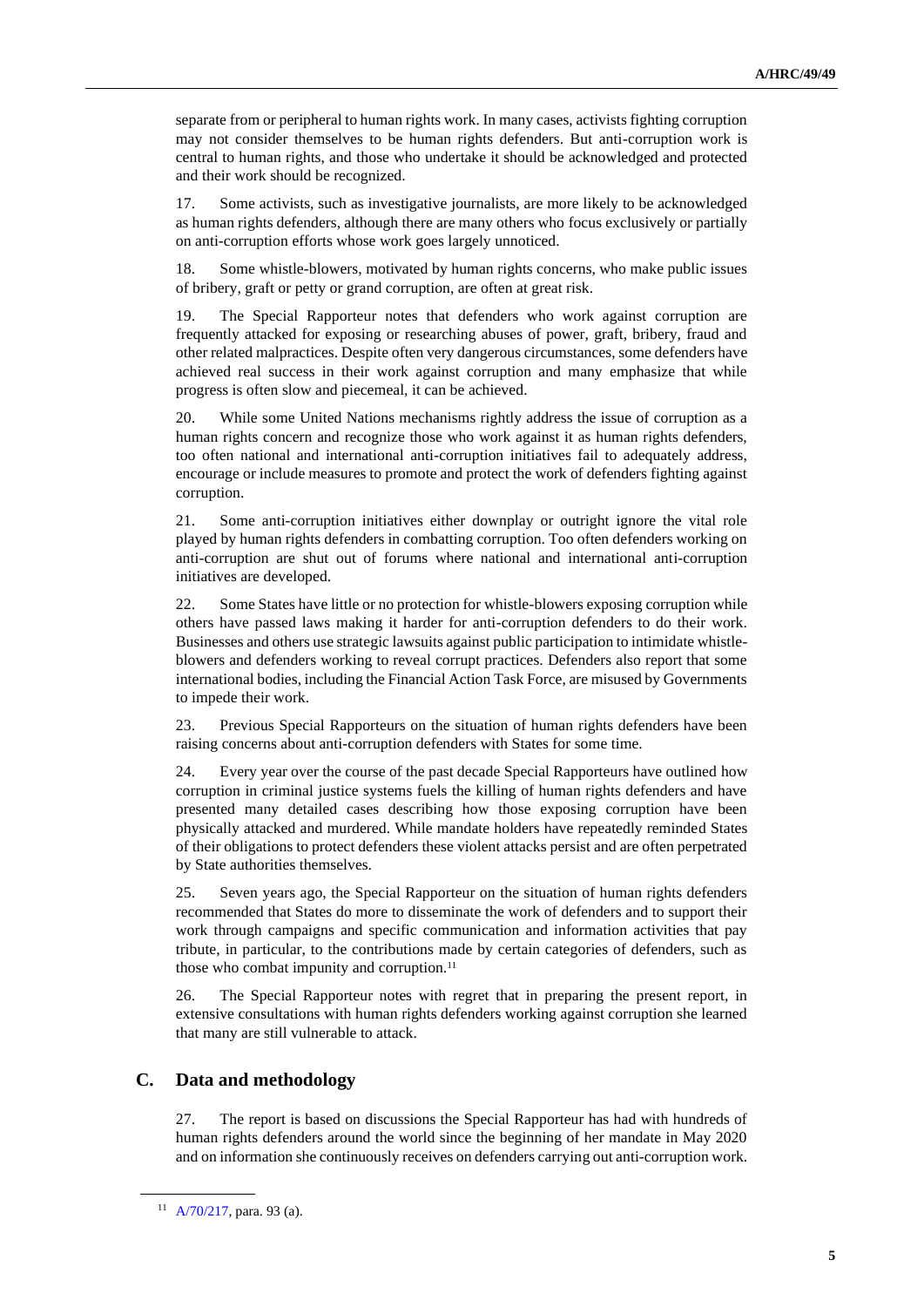28. Human rights defenders have shared their views with her on the specific challenges of undertaking anti-corruption work. Owing to the COVID-19 pandemic, these consultations were mostly carried out online.

29. The Special Rapporteur issued a call in six languages for written submissions, inviting relevant stakeholders – in particular Member States, businesses and civil society, including human rights defenders – to contribute to the present report. She has received 39 contributions in total: 1 from a Member State, 1 from a national human rights institution and 37 from civil society organizations (CSOs).

30. The Special Rapporteur thanks all those who contributed to the report.

31. Since the start of her mandate in May 2020, the Special Rapporteur also sent 44 communications on human rights defenders working on anti-corruption and related issues, concerning 27 countries. Most communications were sent to countries in Asia (eight countries), followed by countries in the Middle East and North African region (seven countries).<sup>12</sup>

32. Available literature and research materials on the work of anti-corruption defenders were also consulted. Other sources included consultations with anti-corruption experts, previous reports under the mandate and reports of regional bodies for the protection of human rights.

## **D. Applicable legal framework**

33. The links between corruption, anti-corruption efforts and human rights are multidimensional but not always fully understood. Furthermore, the potential of human rights law and human rights approaches in anti-corruption efforts have not been thoroughly examined.

34. While corruption is often dealt with from a criminal perspective, with anti-corruption measures generally focusing on the prosecution of relevant criminal offences, States employ other anti-corruption initiatives, including efforts around transparency, open-governmentdata procedures and rules guiding public procurement and conflicts of interest. By applying an approach focused on human rights, victims are put at the centre of the fight against corruption.

35. The Special Rapporteur would like to stress the importance of using a human rightsbased approach to tackling corruption and, most importantly, of applying a human rights lawbased framework to the activities of those fighting corruption, including anti-corruption human rights defenders, whistle-blowers, journalists, judges and lawyers and other relevant actors. Applying a human rights perspective to acts of corruption by State and non-State actors is a reminder that the State bears the ultimate responsibility for protecting human rights defenders working on anti-corruption.

36. The United Nations Convention against Corruption,<sup>13</sup> which should be seen as the fundamental international instrument for the protection of human rights, warrants continued attention from the relevant competent bodies.<sup>14</sup> A linkage between human rights and anticorruption measures can also promote access to human rights mechanisms to combat corruption. According to article 34 of the Convention, each State party shall take measures to address the consequences of corruption. If a violation of human rights can be determined as a consequence of corruption, the State is obliged to ensure that appropriate measures are undertaken.<sup>15</sup> Article 13 of the Convention stresses that each State party shall take appropriate measures to promote the active participation of individuals and groups outside the public sector, such as civil society, NGOs and community-based organizations, in the prevention of

<sup>&</sup>lt;sup>12</sup> References are made throughout the report to urgent appeals and allegation letters sent by the Special Rapporteur. All such communications are available from [https://spcommreports.ohchr.org/Tmsearch/TMDocuments.](https://spcommreports.ohchr.org/Tmsearch/TMDocuments)

<sup>13</sup> United Nations, *Treaty Series*, vol. 2349, No. 42146.

<sup>14</sup> [A/72/140,](http://undocs.org/en/A/72/140) para. 29.

<sup>15</sup> [A/HRC/28/73,](http://undocs.org/en/A/HRC/28/73) para. 32.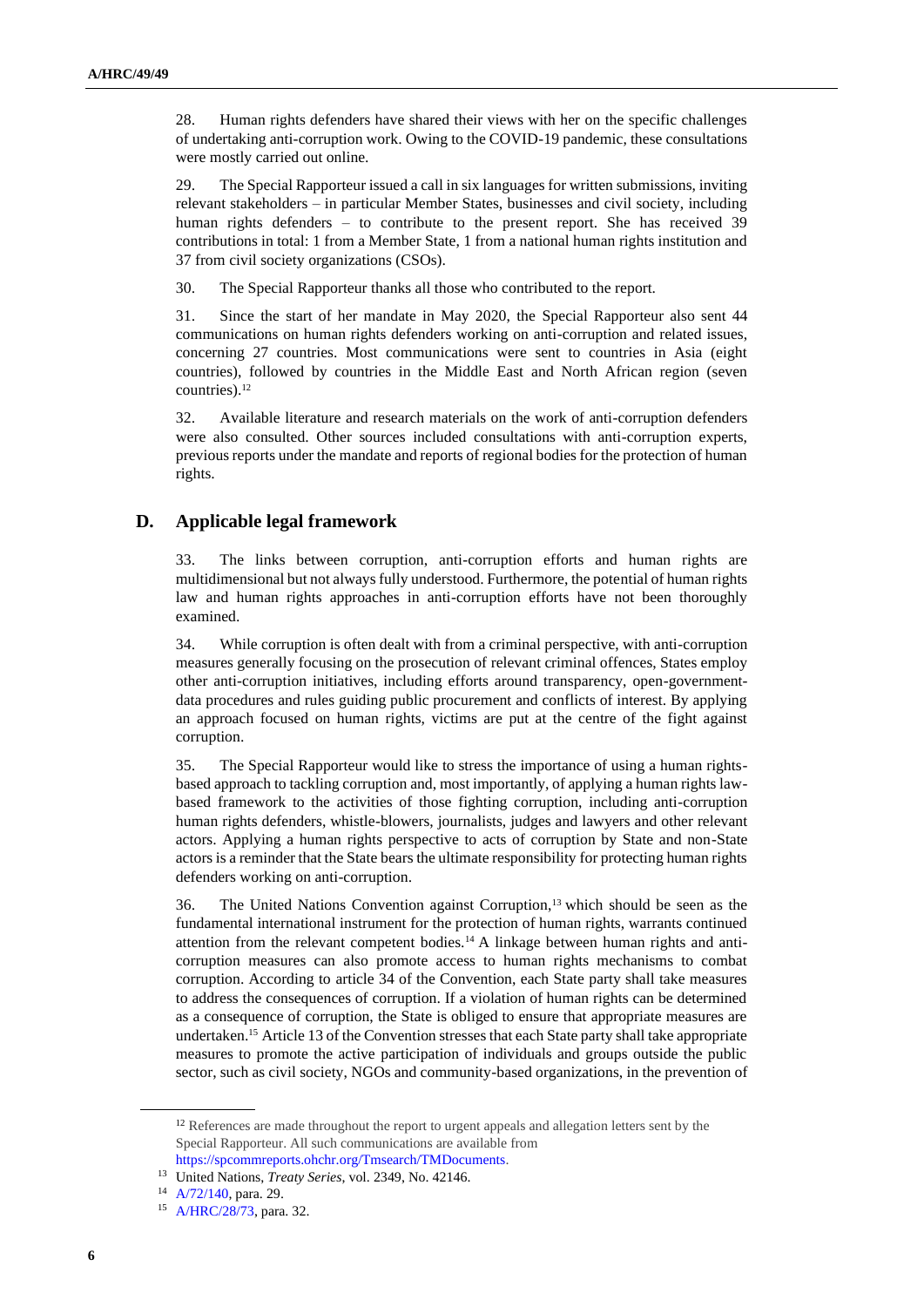and in the fight against corruption as well as to raise public awareness regarding the existence, causes and gravity of, and the threat posed by, corruption.

37. Such participation should be strengthened by the following measure: (a) enhancing the transparency of and promoting the contribution of the public to decision-making processes; (b) ensuring that the public has effective access to information; and (c) respecting, promoting and protecting the freedom to seek, receive, publish and disseminate information concerning corruption.<sup>16</sup>

38. Concerning the activities of human rights defenders, the provisions of the Universal Declaration of Human Rights and the International Covenant on Civil and Political Rights are relevant. Both ensure the right to freedom of opinion and expression and the right to seek, receive and impart information (article 19 of the Universal Declaration and of the International Covenant). While the exercise of these rights may be subject to certain limitations, they should be provided by law, be necessary for the rights or reputations of others, for the protection of national security, of public order or of public health or morals. Other human rights and fundamental freedoms critical to addressing corruption and the lack of transparency are the right to life, freedom of association, the right to a fair trial and the right to participate in political and public affairs.

39. Promoting and strengthening human rights and those who defend them contribute significantly to preventing and addressing corruption.<sup>17</sup> An independent judiciary, freedom of the press, freedom of expression, access to information, transparency in the political system, and accountability are essential for both successful anti-corruption strategies and the enjoyment of human rights, <sup>18</sup> and thus enable the work of anti-corruption human rights defenders.

40. The Declaration on the Right and Responsibility of Individuals, Groups and Organs of Society to Promote and Protect Universally Recognized Human Rights and Fundamental Freedoms (commonly known as the Declaration on Human Rights Defenders)<sup>19</sup> reaffirms already existing human rights and fundamental freedoms and frames them in a way relevant to the legitimate work of human rights defenders: (a) article 1 provides that everyone has the right to promote and strive for the protection of human rights and fundamental freedoms; (b) article 2 states that each State has a primary responsibility and duty to protect, promote and implement all human rights and fundamental freedoms; (c) article 5 affirms the right to meet or assemble peacefully; (d) article 6 states that everyone has the right to know, seek, obtain and receive and hold information about human rights and fundamental freedoms and freely to publish, impart or disseminate to others views, information and knowledge; (e) article 8 refers to the right to submit to governmental bodies and agencies concerned with public affairs criticism and proposals for improving their functioning; and (f) article 12 states that everyone has the right to participate in peaceful activities against violations of human rights and fundamental freedoms and that the State shall take all necessary measures to ensure the protection of everyone against any violence, threats, retaliation, de facto or de jure adverse discrimination, pressure or any other arbitrary action as a consequence of his or her legitimate exercise of those rights.

41. The Human Rights Council has issued resolutions recognizing the negative impact of corruption on the enjoyment of human rights. The Council has highlighted the "increasing negative impact of widespread corruption on the enjoyment of human rights" and described corruption as "one of the obstacles to the effective promotion and protection of human rights, as well as to the achievement of the Millennium Development Goals and other internationally agreed development goals". 20

<sup>16</sup> United Nations Convention against Corruption, article 13 (1).

<sup>17</sup> Ibid., paras. 30–31.

<sup>&</sup>lt;sup>18</sup> Office of the United Nations High Commissioner for Human Rights (OHCHR), "The human rights case against corruption", 2013, Geneva, p. 5.

<sup>&</sup>lt;sup>19</sup> General Assembly resolution 53/144, annex.

<sup>20</sup> Human Rights Council resolution 21/13.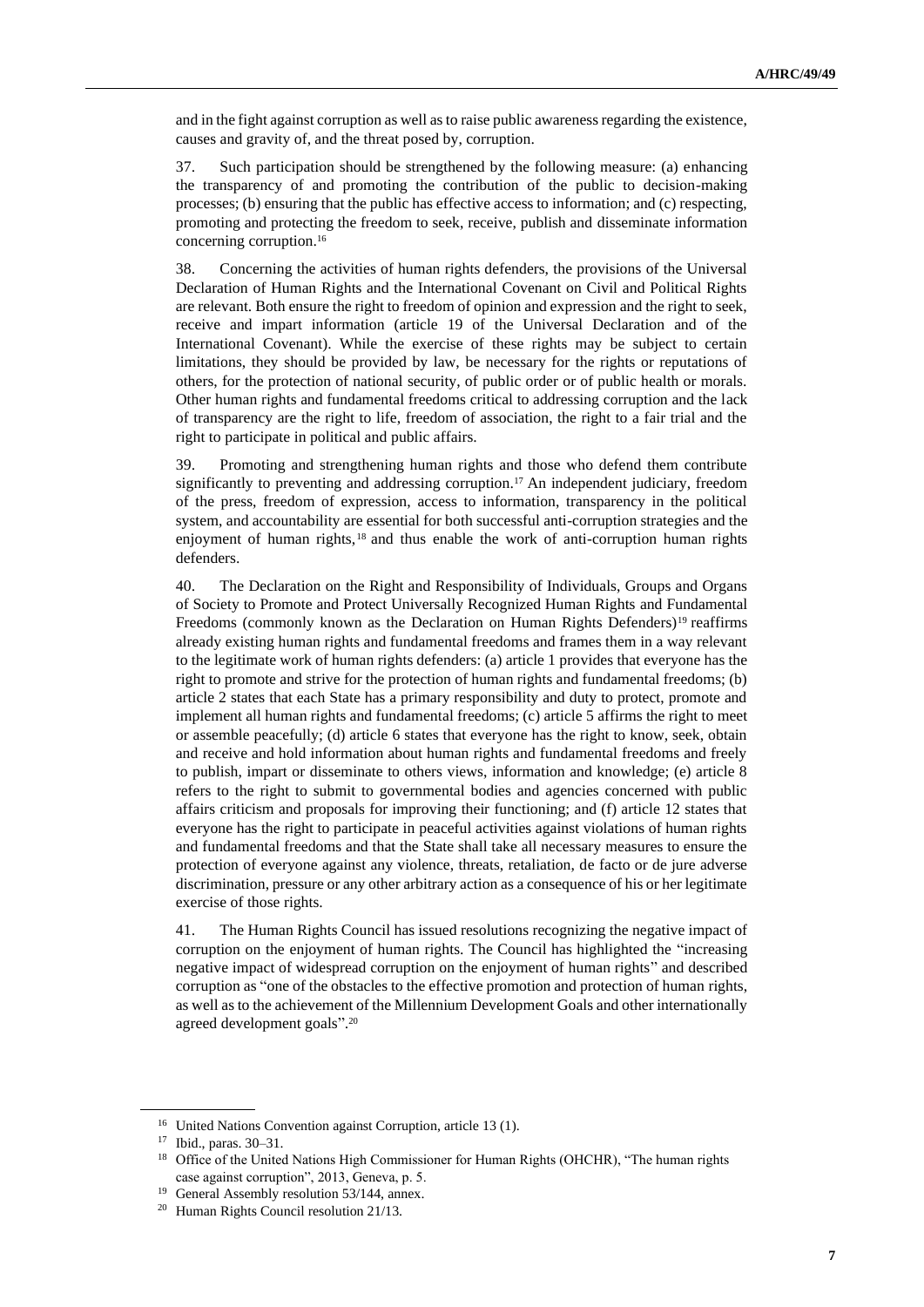42. The issue of the negative impact of corruption on the enjoyment of human rights has also been addressed by the Human Rights Council Advisory Committee.<sup>21</sup>

43. The General Assembly, during a special session on corruption in 2021, adopted a political declaration entitled "Our common commitment to effectively addressing challenges and implementing measures to prevent and combat corruption and strengthen international cooperation". <sup>22</sup> In the declaration, Member States expressed concern about "the negative impact that all forms of corruption, including the solicitation of undue advantages, can have on access to basic services and the enjoyment of all human rights", and recognized "that it can exacerbate poverty and inequality and may disproportionately affect the most disadvantaged individuals in society", acknowledging that this "can undermine citizens' trust, have a negative impact on governance and the enjoyment of all human rights by all persons affected by corruption, including the victims of corruption …". 23

44. In the political declaration, Member States also noted with appreciation the important role of civil society, academia, the private sector and the media in identifying, detecting and reporting on cases of corruption and pledged to take appropriate measures to promote the active participation of individuals and groups outside the public sector, such as civil society, NGOs, community-based organizations and the private sector, in the prevention of and the fight against corruption and to raise public awareness regarding the existence, causes and gravity of and the threat posed by corruption. Governments pledged to "respect, promote and protect the freedom to seek, receive, publish and disseminate information concerning corruption. That freedom may be subject to certain restrictions, but these shall only be such as are provided for by law and are necessary for respect of the rights or reputations of others and for the protection of national security, public order or public health or morals".<sup>24</sup>

45. Promoting the active participation of civil society in the prevention of and the fight against corruption, including the protection of human rights defenders who uncover cases of corruption and advocate for anti-corruption measures, is fundamental to a human rightsbased approach to combating corruption.<sup>25</sup> While major regional initiatives rightly promote the need for civil society participation in fighting corruption, there should be more explicit reference to human rights defenders who are engaged in the issue, as well as the importance of promoting and protecting them and their work.

46. During consultations with human rights defenders, concerns were also raised about difficulties presented by the Financial Action Task Force in cases where legal restrictions used by States to silence NGOs seem to be related to the inadequate implementation of global standards on money-laundering and terrorist financing set by the Task Force. It is reported that some States use recommendations from the Task Force that are intended to prevent the funding of organized crime and terrorism in order to enact measures that restrict the work of anti-corruption defenders. These unintended consequences can negatively impact civil society.<sup>26</sup>

## **E. Trends**

#### **1. Successes**

47. The Special Rapporteur recognizes and welcomes the steps taken by some States, working with human rights defenders and other experts, to take measures to prevent corruption and to protect human rights defenders and whistle-blowers.

48. A defender in Guatemala reported a success in the medical sphere, in which legal support was provided to patients who had been affected by a case of fraud, in which 57 people

<sup>21</sup> [A/HRC/28/73.](http://undocs.org/en/A/HRC/28/73)

<sup>&</sup>lt;sup>22</sup> General Assembly resolution S-32/1, annex.<br><sup>23</sup> Ibid

Ibid.

<sup>24</sup> Ibid., para. 21

<sup>25</sup> Se[e A/HRC/44/27,](http://undocs.org/en/A/HRC/44/27) para. 49.

<sup>&</sup>lt;sup>26</sup> Submission of Transparency International and consultations with defenders. See also [https://knowledgehub.transparency.org/helpdesk/the-impacts-of-aml-cft-regulations-on-civic-space](https://knowledgehub.transparency.org/helpdesk/the-impacts-of-aml-cft-regulations-on-civic-space-and-human-rights)[and-human-rights.](https://knowledgehub.transparency.org/helpdesk/the-impacts-of-aml-cft-regulations-on-civic-space-and-human-rights)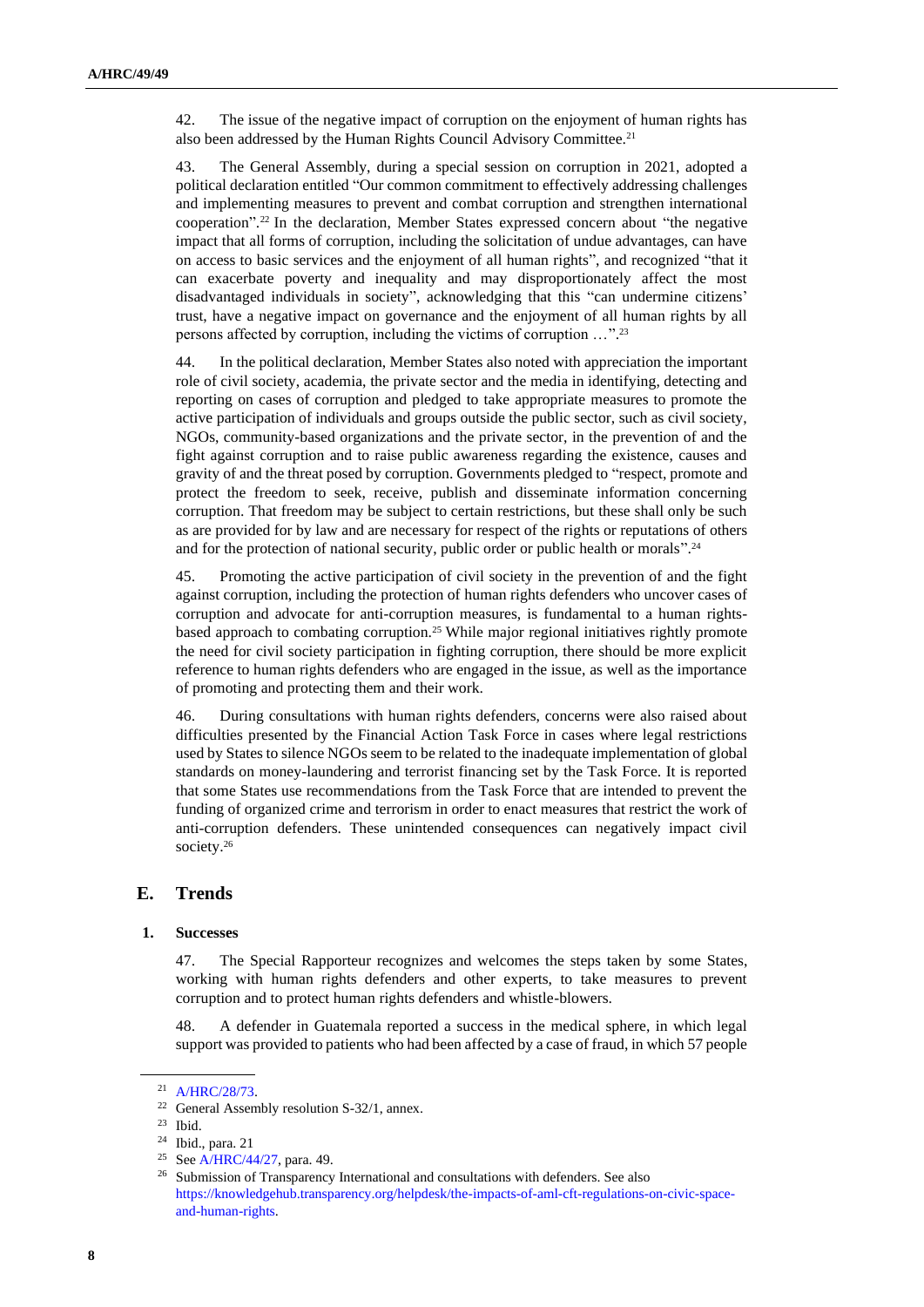died and hundreds more were affected. The case, in which 23 people were prosecuted, led to changes in the State contracting law and procurement mechanisms in the national social security system, which has meant savings of around 4 billion quetzales (\$500 million) in the purchasing of medicines.<sup>27</sup>

49. In Pakistan, following an advocacy campaign by local anti-corruption defenders, three provincial governments and departments of the federal Government began publishing information on COVID-19-related procurement, reducing the risk of corrupt deals affecting the health of local residents.<sup>28</sup>

50. In Kenya, real progress has been made in realizing the Presidential directive of 2015 to have all public schools in the country titled, thus affording them protection from land grabs and corrupt development. Local defenders working in the Shule Yangu Campaign Alliance report issuance of nearly 9,000 new titles since 2018, with over 14,000 public schools out of the 32,354 registered schools in Kenya now titled.<sup>29</sup>

51. In Cyprus, following a concerted campaign by human rights defenders, the Government ended its citizenship-by-investment programme, which allowed corrupt individuals and criminals to gain citizenship in a member country of the European Union and the proceeds of corruption and crime to be laundered.<sup>30</sup>

52. The National Whistleblower Center, an NGO based in the United States of America, notes that between 2010 and 2019, the Government convicted 174 companies and 115 individuals for foreign bribery and other related offences and that whistle-blower laws have been commended by the Organisation for Economic Co-operation and Development (OECD) as an effective approach to reducing corruption.<sup>31</sup>

#### **2. Challenges**

53. In some international forums, the contribution of anti-corruption defenders is being recognized. For instance, in October 2020 the Inter-American Commission on Human Rights held online hearings with defenders in Peru, focused on their work against corruption.<sup>32</sup>

54. Elsewhere, there is a need for more progress. CSOs are currently not allowed to participate as observers in the subsidiary bodies of the Conference of the States Parties to the United Nations Convention against Corruption, including the Implementation Review Group, which oversees the review process.<sup>33</sup>

55. Some Member States have also recently passed laws threatening anti-corruption defenders and their work.

56. In Vanuatu, a state of emergency declared in 2020 introduced significant restrictions on freedom of expression and media freedoms, mandating, among other measures, that journalists and media outlets can only publish information on the COVID-19 pandemic after obtaining official government authorization.

57. Also in 2020, the Government of Mongolia introduced new provisions to its criminal code, stipulating that disseminating false information can be punished by heavy fines, up to 720 hours of community service or restriction of the right to travel for up to several months. Defenders are particularly concerned that the law does not define the term "false information". In 2021, the Parliament of Zimbabwe passed a cybercrime and data protection bill, including a clause which criminalizes the spread of what the Government classifies as false information online, which is punishable by a jail term of up to five years.<sup>34</sup>

 $27$  Consultation with human rights defenders in Guatemala (questionnaire).

<sup>&</sup>lt;sup>28</sup> Submission of Transparency International.

<sup>29</sup> Information received from the Shule Yangu Alliance.

<sup>&</sup>lt;sup>30</sup> Submission of Transparency International.

<sup>&</sup>lt;sup>31</sup> Submission of the National Whistleblower Center.

<sup>32</sup> [https://www.youtube.com/watch?v=nM39XIM8T8s.](https://www.youtube.com/watch?v=nM39XIM8T8s)

<sup>33</sup> Submission of the UNCAC Coalition.

<sup>&</sup>lt;sup>34</sup> Submission of Transparency International.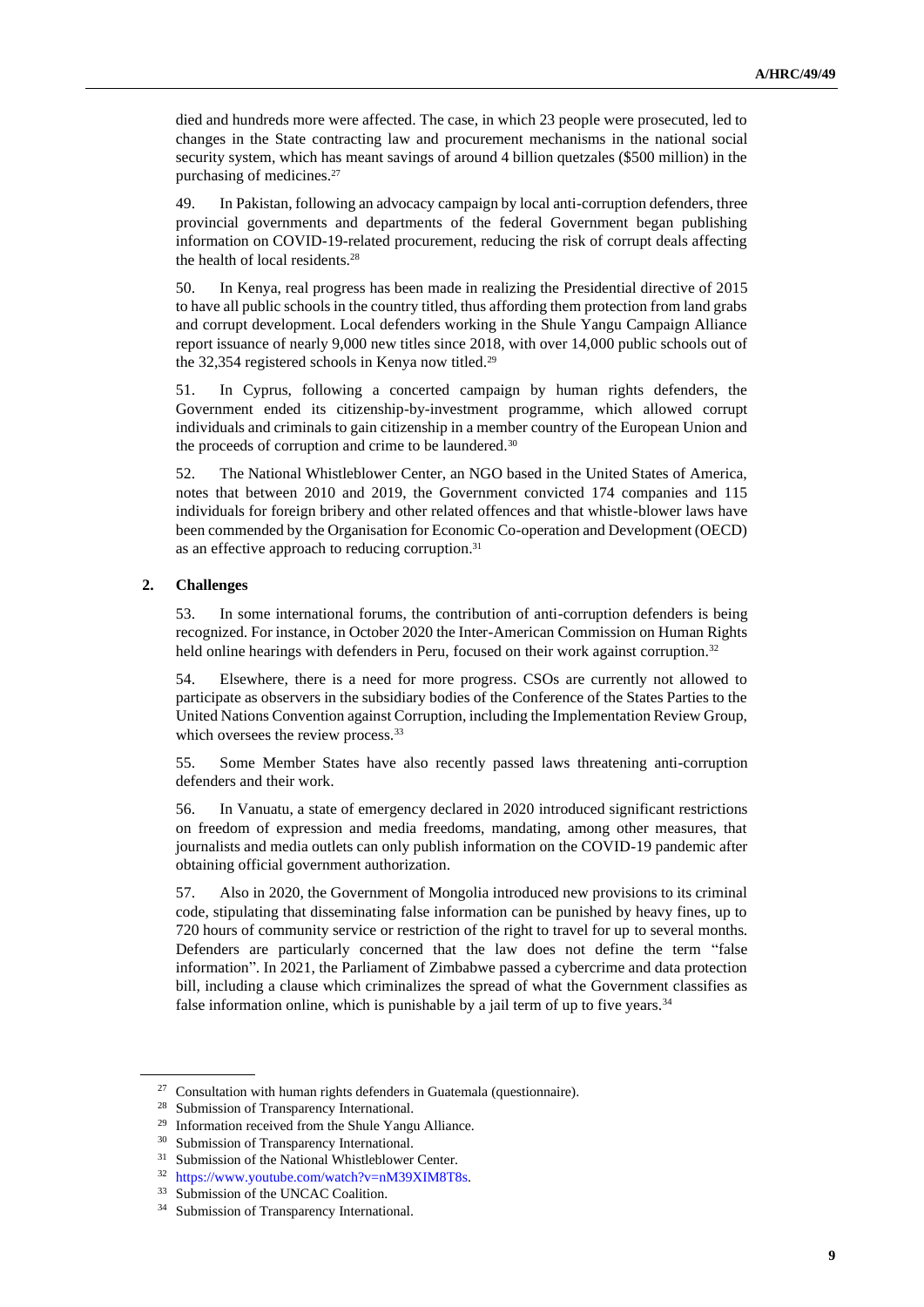58. Many defenders working on corruption cite the threat or reality of being subject to strategic lawsuits against public participation – well-known intimidation lawsuits. While this is not a new way to target defenders, as previous Special Rapporteurs have raised the issue with States, including in 2009<sup>35</sup> and in 2013,<sup>36</sup> it remains a dangerous deterrent to the rights of those exposing corruption.

59. According to a 2020 study commissioned by the European Commission, strategic lawsuits against public participation are increasingly used across member States of the European Union in an environment that is getting more and more hostile towards journalists, human rights defenders and various NGOs. A broad coalition of CSOs have been advocating for the European Union to undertake a number of complementary steps, including through the adoption of a directive limiting the use of such lawsuits. The European Commission has committed to "take action to protect journalists and civil society against strategic lawsuits against public participation" in its 2021 work programme.<sup>37</sup>

60. Strategic lawsuits against public participation are often brought by public authorities or private actors on the basis of alleged libel or defamation. Even when lawsuits are not initiated, just the threat of such a lawsuit can have a silencing effect on defenders. In 2020, the regional airline CityJet announced its intention to sue the anti-corruption NGO Transparency International Ireland for defamation, following the publication by the NGO of a national integrity index for private sector companies, which set out to measure the degree to which companies were prepared to address corruption-related risks, based on information disclosed to the public.<sup>38</sup>

## **F. Attacks faced by human rights defenders working against corruption**

61. Human rights defenders working against corruption report being smeared as unpatriotic or dismissed as part of political opposition movements. Others say their work is simply ignored. Some are targeted for engaging or attempting to engage with human rights mechanisms of the United Nations. The range of attacks also includes the criminalization of their work, judicial harassment, death threats and murder.

62. Journalists, whistle-blowers, academics, lawyers and others exposing or fighting corruption face severe risks. The Special Rapporteur also notes that some attacks on anticorruption defenders are gender-based and that many defenders have been targeted for their work in the context of the COVID-19 pandemic or for advocating against corruption affecting their local communities.

63. The Asian Forum for Human Rights and Development, an NGO also known as FORUM-ASIA, reported that from January 2020 to June 2021 there were at least 54 attacks on defenders working on corruption issues in Asia, affecting 61 individuals, including family members. <sup>39</sup> It noted that judicial harassment was the most common type of harassment against anti-corruption defenders, with 40 recorded cases, in which defenders were prosecuted using fabricated charges or imprisoned in response to their human rights work. Aside from judicial harassment, the use of physical violence was recorded in nine cases and three defenders were killed during the 2020–2021 time period.<sup>40</sup>

64. Media workers – including journalists and members of media outlets – were the most affected, with 29 recorded cases of violations. This amounts to more than half of the recorded violations against anti-corruption defenders. In majority of cases, media workers were harassed for investigating, reporting or commenting on corruption cases or misuse of public funds. Twelve cases involved bloggers and social media activists, and there were 11 cases against women human rights defenders. FORUM-ASIA noted that oftentimes family members of defenders were also affected. In Bangladesh, in July 2020, a journalist reporting

<sup>35</sup> [A/64/226.](http://undocs.org/en/A/64/226)

<sup>36</sup> [A/HRC/25/55.](http://undocs.org/en/A/HRC/25/55)

<sup>&</sup>lt;sup>37</sup> Submission from a United Kingdom coalition opposing strategic lawsuits against public participation.

<sup>38</sup> Submission of Transparency International Ireland.

<sup>&</sup>lt;sup>39</sup> Submission of the Asian Forum for Human Rights and Development (FORUM-ASIA).

<sup>40</sup> Ibid.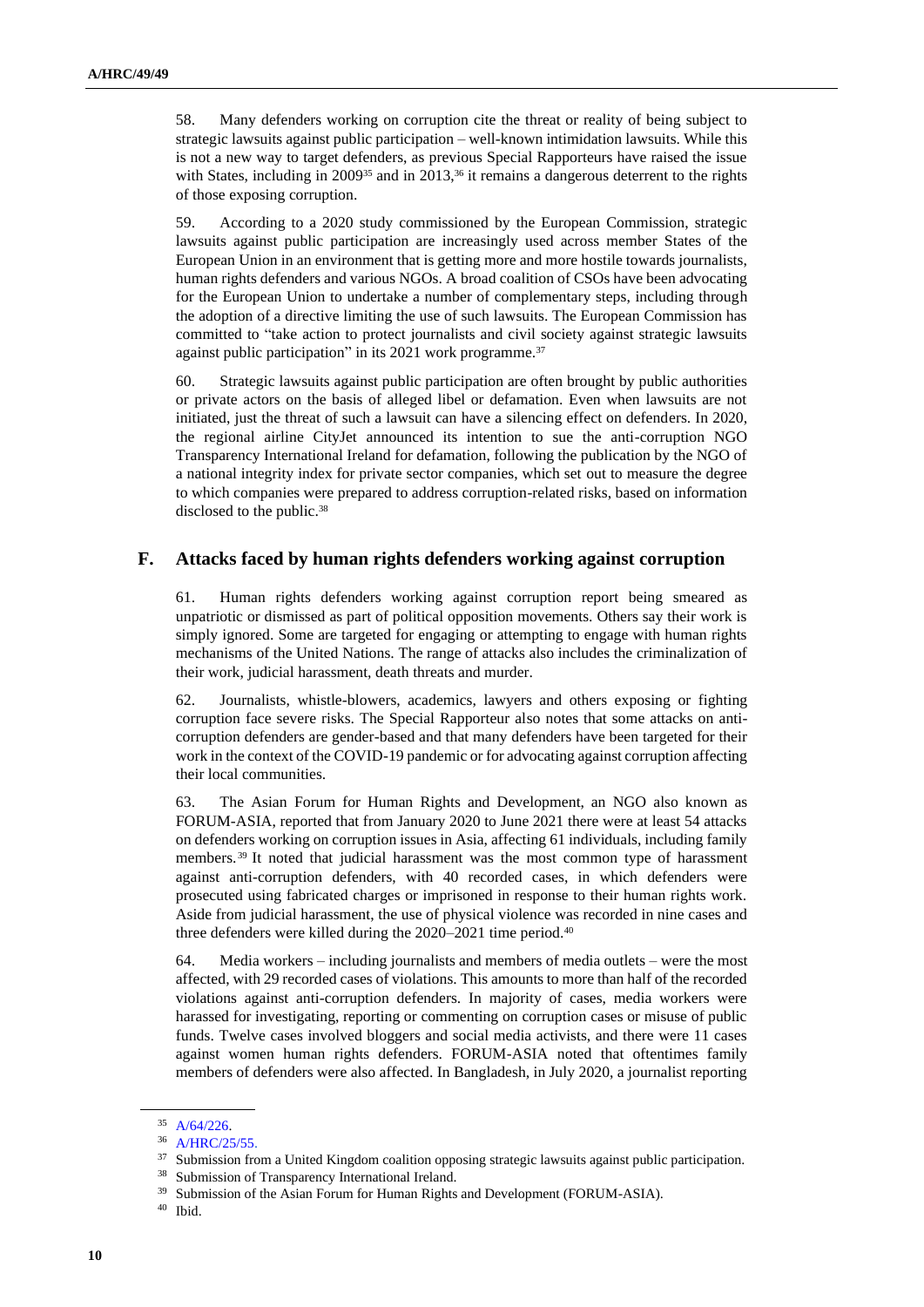on local corruption and his family members were severely injured after being attacked with a machete.<sup>41</sup>

65. The Special Rapporteur notes with concern that some defenders working on anticorruption issues are not recognized as human rights defenders, either by the authorities or by other sectors of civil society. For example, human rights defenders in Peru report that when the authorities set up a new protection mechanism for human rights defenders in April 2021, it failed to explicitly mention anti-corruption defenders in the list of those eligible for State protection. Local defenders recommend that it should be amended to clearly include defenders working against corruption, as well as whistle-blowers.<sup>42</sup>

## **G. Journalists**

66. Human rights defenders who are journalists and bloggers continue to be targeted for their vital work in revealing corruption and holding corrupt officials to account. They are victims of intimidation, physical attacks and murder. Corruption in criminal justice systems means that the perpetrators, including the masterminds behind attacks, are rarely brought to justice.

67. In November 2020, the NGO Foreign Policy Centre published the findings of a global survey of 63 journalists working on financial crime and corruption in 41 countries. It found that over 70 per cent of respondents reported experiencing threats and/or harassment, including verbal threats, trolling on social media and written threats, while working on investigations into financial crime and corruption.<sup>43</sup>

68. Legal threats were specifically highlighted by survey respondents as an area of concern. The United Kingdom of Great Britain and Northern Ireland was by far the most frequent country of origin for legal threats, other than the journalists' home countries. Defamation pursued through civil lawsuits was the most frequently given reason in legal communication(s) addressed to respondents.<sup>44</sup> Journalists and bloggers on every continent are attacked for their anti-corruption work. Some are murdered.

69. Giorgos Karaivaz was a human rights defender and journalist in Greece whose work focused mainly on alleged corruption and crime-related issues. He founded the news website Broko. At the time of his murder, he was working for the private television broadcaster, Star Channel. According to information received, in April 2021 after Mr. Karaivaz parked his car near his house in the suburbs of Athens, two unidentified individuals on a motorbike shot him 10 times, killing him.<sup>45</sup> The police are exploring whether the killing is linked to his reporting on organized crime and its possible ties with the police. Prior to his assassination, he had published an article on the 2018 killing of a former police officer under investigation for corruption.<sup>46</sup>

70. Yama Siavash was a human rights defender and at one-time a prominent news anchor on the Tolo network in Afghanistan, well known for his reporting on corruption. He was forced to resign from the network following an interview he conducted with the former Minister of Borders and Tribal Affairs. In November 2020, while on their way to work, Mr. Siavash and two of his colleagues were killed by an improvised explosive device targeting a network vehicle in the Makroyan area of Kabul.<sup>47</sup>

71. In May 2021, Samira Sabou, a woman human rights defender, journalist and blogger, was arrested in Niger after posting a news report about alleged corruption from the online newspaper L'Evénement on Facebook. According to information received, the report relayed an article published by an international NGO about drug trafficking in Niger. The article

<sup>41</sup> Ibid.

<sup>42</sup> Se[e https://busquedas.elperuano.pe/normaslegales/decreto-supremo-que-crea-el-mecanismo](https://busquedas.elperuano.pe/normaslegales/decreto-supremo-que-crea-el-mecanismo-intersectorial-para-la-decreto-supremo-n-004-2021-jus-1946184-4/)[intersectorial-para-la-decreto-supremo-n-004-2021-jus-1946184-4/.](https://busquedas.elperuano.pe/normaslegales/decreto-supremo-que-crea-el-mecanismo-intersectorial-para-la-decreto-supremo-n-004-2021-jus-1946184-4/)

<sup>&</sup>lt;sup>43</sup> Submissions from the Foreign Policy Centre and the Justice for Journalists Foundation.

<sup>44</sup> Ibid.

<sup>45</sup> GRC 3/2021.

<sup>46</sup> Ibid.

<sup>47</sup> Ibid.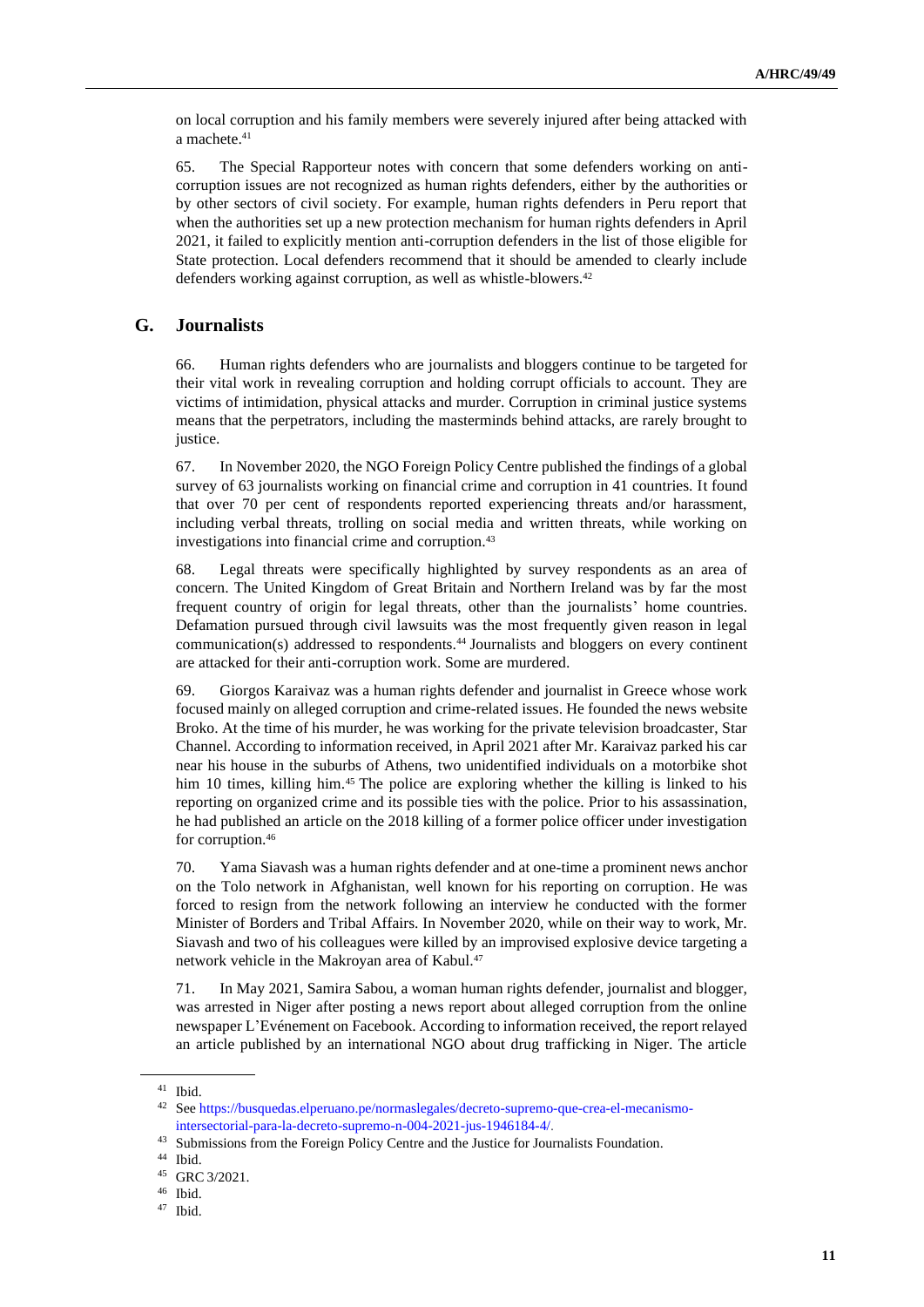claimed that a quantity of drugs seized in March 2021 by the Central Office for the Repression of Illicit Narcotics Trafficking was subsequently sold to the drug trafficking networks involved.<sup>48</sup> The director of L'Evénement, human rights defender and investigative journalist Moussa Aksar, and Ms. Sabou were both charged under the cybercrime law of 2019, which provides for prison terms of up to three years.<sup>49</sup>

72. In July 2021, Chandrabhushan Tiwari came across congested traffic between the towns of Usauli and Kudra on national highway 2 in India, while travelling on a motorcycle with another individual. According to information received, he began filming the scene on his phone as he approached the area of traffic congestion.<sup>50</sup> Tiwari observed that the traffic had built up because police officers from the Kudra police station were collecting what appeared to be bribes from truck drivers. Three police officers, who saw him filming, reportedly confiscated his mobile phone and when he informed them that he was a journalist, they reportedly physically assaulted him and the person with whom he was travelling using their batons.<sup>51</sup>

73. Absar Alam is a senior journalist based in Islamabad, and former Chair of the Pakistan Electronic Media Regulatory Authority. According to information received, in September 2020 he was accused of abetting mutiny, sedition, defamation and statements conducive to public mischief. The sedition charges make explicit mention of Mr. Alam's Twitter account, through which he had reported on a corruption scandal.<sup>52</sup>

74. Coque Mukuta is a human rights defender and journalist in Angola. According to information received, in June 2021 the National Department of Investigation and Penal Procedure of the office of the Attorney General of Angola interrogated Mr. Mukuta and charged him with abuse of "press freedom". It is reported the charges against the human rights defender are in relation to an article he wrote in August 2020 that was critical of the Government's handling of widespread internal corruption.<sup>53</sup>

75. Tran Duc Thach is a human rights defender, writer, poet and blogger in Viet Nam. According to information received, in April 2020, the Nghe An provincial police took him from his house and, in December 2020, he was sentenced to 12 years in prison and three years probation by the Court of Nghe An province on charges of subversion.<sup>54</sup> Thach was initially arrested for "activities against the people's Government". Authorities reportedly used several Facebook posts he published criticizing corruption and human rights violations by the Government as the primary implicating evidence. During the trial, provincial prosecutors claimed that Thach's activism and writings threatened social stability, encroached upon national independence and socialism, reduced people's trust in the political institution of the State of Viet Nam, and infringed upon national security and social safety and order.<sup>55</sup>

76. Journalists and bloggers exposing corruption are being attacked, jailed, beaten and murdered for their human rights work. In most cases, their killings are unlikely to be properly investigated or the perpetrators brought to account because of corruption and structural problems in criminal justice systems.

## **H. Whistle-blowers**

77. In consultations with human rights defenders, the Special Rapporteur repeatedly heard how difficult or dangerous it is for whistle-blowers to expose corruption and that the fear of retaliation has a chilling effect on potential whistle-blowers. There are fears of legal and

<sup>48</sup> NER 2/2021.

 $49$  Ibid.<br> $50$  IND

IND 15/2021.

<sup>51</sup> Ibid.

<sup>52</sup> PAK 2/2021.

<sup>53</sup> AGO 1/2021.

<sup>54</sup> VNM 6/2021.

<sup>55</sup> Ibid.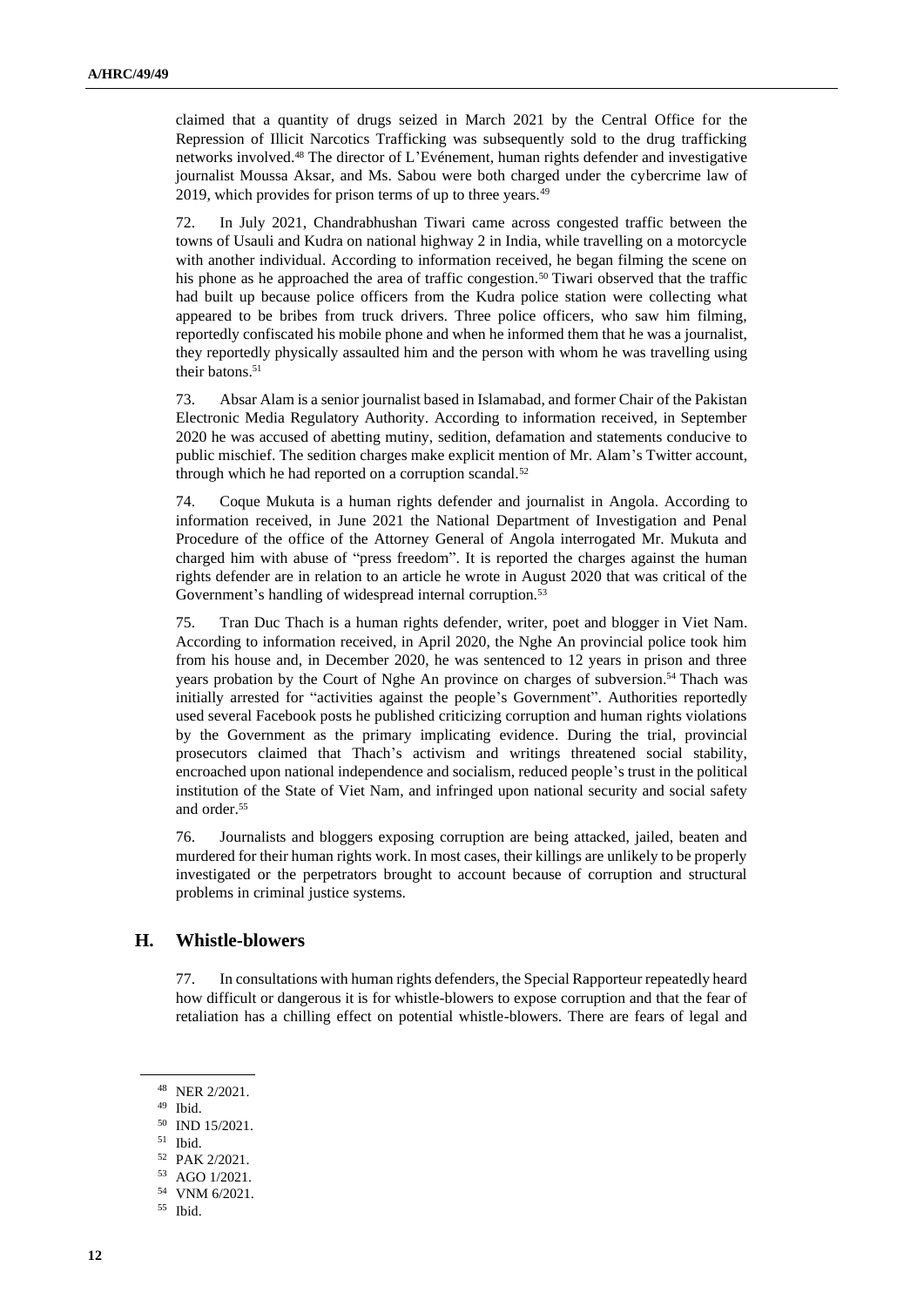financial consequences for publicly reporting on corruption and safeguards to protect whistleblowers are often either weak or non-existent.

78. The International Service for Human Rights, an independent non-profit organization, reported that most countries in Africa do not provide a legal framework to protect against intimidation or other forms of reprisal against individuals who dare to expose corruption. For example, Mauritius has yet to enact any laws, such as a whistle-blower protection or freedom of information act, which would be important tools and provide protection for human rights defenders working to promote transparency and expose and combat corruption. In Madagascar, disclosing certain public interest information can lead to prosecution of defenders and whistle-blowers.<sup>56</sup>

79. Noureddine Tounsi is a human rights defender in Algeria who works with the Platform to Protect Whistleblowers in Africa. According to information received, in September 2020, he was arrested and charged for his efforts to expose corruption and social media posts criticizing members of the judiciary. In November 2020, he was sentenced to six months in prison and 50,000 Algerian dinars (\$375) in fines and a further 50,000 dinars in damages. He was charged with disclosure of official secrets and insults and violence against officials and state institutions.<sup>57</sup> He was reportedly arrested for his relationship with the Platform to Protect Whistleblowers in Africa, qualified by the court as a "foreign party", and also for his posts on social media denouncing the functioning of the judiciary.<sup>58</sup>

80. The National Center for Whistleblowers noted that in the United States of America the treatment of whistle-blowers who disclose misconduct is highly inconsistent. While whistle-blowers are celebrated in certain contexts, there are several notable examples where whistle-blowers have been retaliated against for coming forward. For example, a Navy captain was relieved of his duty after exposing the seriousness of a COVID-19 outbreak aboard his ship.<sup>59</sup>

81. In 2020, the NGO Global Witness and the Platform to Protect Whistleblowers in Africa reported being targeted with four legal complaints in France in connection with their joint publication "Undermining sanctions", a report taking a critical look at the business dealings of billionaire Dan Gertler in the Democratic Republic of the Congo.<sup>60</sup>

82. Whistle-blowers are often in severe danger when they expose corruption. Some risk their career, their livelihoods and sometimes their personal safety to expose wrongdoing that threatens the public interest. They may be fired, sued, blacklisted, arrested, threatened or, in extreme cases, assaulted or killed. States should do more to enact meaningful protections for whistle-blowers and encourage more people to publicly expose corruption.

## **I. Lawyers working against corruption**

83. Farzaneh Zilabi is a woman human rights defender and lawyer in the Islamic Republic of Iran. She has been representing the Syndicate of Workers of Haft Tappeh Cane Sugar Company. According to information received, the syndicate has organized a number of strikes, most recently in August 2021, in protest against the unpaid wages of employees and alleged corruption by management. She represented a number of individual labour rights defenders and has been outspoken about allegations of torture reported by her clients. Ms. Zilabi also defended several workers prosecuted for participating in the strikes.<sup>61</sup> In May 2021, she was summoned by the Central Revolutionary Court in Ahvaz on charges of "propaganda against the State" and "gathering and collusion to act against national security", allegedly due to her work as a legal representative for labour rights defenders. In September 2021, it was reported that she had been sentenced by the Revolutionary Court in Ahvaz to

Submission of the International Service for Human Rights.

<sup>57</sup> DZA 11/2021.

<sup>58</sup> Ibid.

<sup>59</sup> Submission of the National Whistleblower Centre.

<sup>60</sup> Submission of Transparency International.

<sup>61</sup> IRN 28/2021.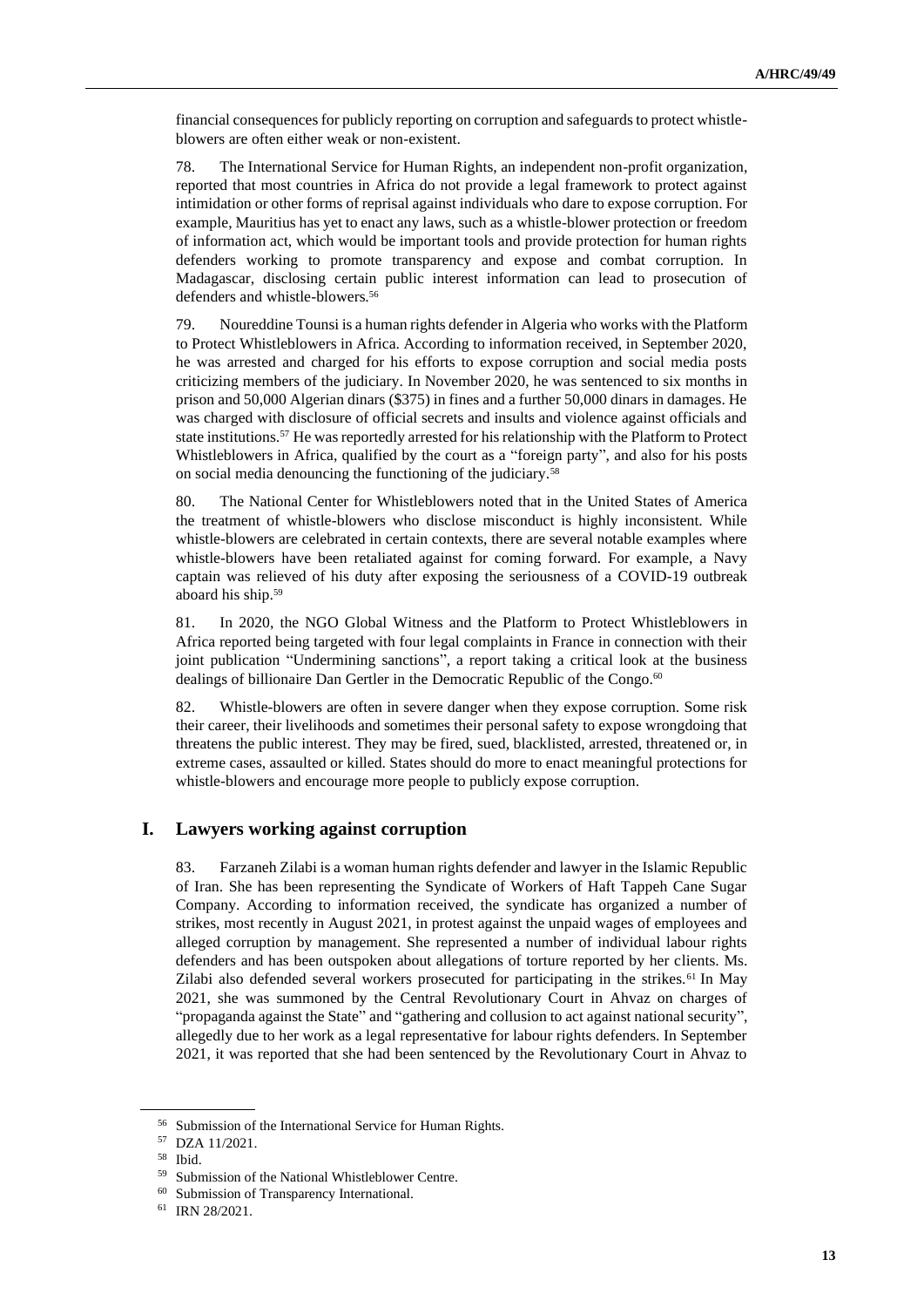one year in prison and a two-year travel ban on the charge of propaganda activities against the State.<sup>62</sup>

84. Huang Yunmin is a human rights defender, former soldier and ex-judge in China who has exposed alleged corruption within the judiciary and promoted human rights in the Xinjiang Uyghur Autonomous Region of China since 2008. He has also supported military veterans seeking medical testing and State compensation for damages suffered in connection to their past work in protecting nuclear sites and conducting nuclear tests.<sup>63</sup> According to information received, he has been deprived of his liberty since March 2017, when he was arrested at his home in Xinjiang by Public Security Bureau personnel with a warrant for "inciting ethnic hatred and discrimination".<sup>64</sup>

85. In April 2017, he was formally arrested and in July 2017 indicted on charges of "organizing, leading and actively participating in a terrorist organization" under article 120 of the Criminal Law. In September 2017, Huang was sentenced to 10 years in prison on those charges: he remains in prison today. 65

#### **J. Attacks on academics exposing corruption**

86. Academics in various parts of the world have also been attacked for their work in exposing corruption. Mohammed Ali Naim was the Director of the Engineering Consulting Centre and Professor at the Architectural Department at the College of Engineering at Sana'a University in Yemen. He was formerly Dean of the College of Engineering at Amran University. He was a human rights defender and used Facebook as a platform to speak out against alleged corruption and to defend human rights.<sup>66</sup> According to information received, in August 2021 he was assassinated by unidentified gunmen while leaving the house of one of his friends in Sana'a. Security services reported that Professor Naim was shot four times and died at the scene.<sup>67</sup> He was active on his Facebook page hours prior to his assassination and had republished a post he had written in August 2020, calling for accountability for alleged corruption.<sup>68</sup>

87. Professor Pal Ahluwalia joined the University of the South Pacific as the Vice-Chancellor in 2019. According to information received, he conducted investigations that resulted in the exposure of alleged mismanagement and abuse of process at the University under the previous Vice-Chancellor and current Pro-Chancellor, including links to the highest levels of government.<sup>69</sup> He alleged widespread financial irregularities under the previous head of the University, including misappropriation of allowances and unearned promotions under his predecessor and the current Pro-Chancellor.<sup>70</sup> On 3 February 2021, the Fiji Immigration Department declared Professor Ahluwalia and his spouse, Sandra Jane Price, prohibited immigrants. Later, on the night of 3 February 2021, as they were sleeping in their house, the police came, made them pack their personal belongings and escorted them to the airport. The next day, the police forced them to board a flight to Australia.<sup>71</sup>

88. Svitlana Blahodeteleva-Vovk is a woman human rights defender in Ukraine, who advocates for academic integrity and fights against corruption. She is also a coordinator of "Dissergate", an organization founded by a group of scholars that exposes failures of academic integrity.<sup>72</sup> According to information received, in June 2020 she reported a case of plagiarism in connection with research carried out by a high-profile Ukrainian official to the National Agency for Higher Education Quality Assurance and the Ministry of Education and

<sup>65</sup> Ibid.

<sup>62</sup> Ibid.

 $^{63}$  CHN 4/2021.

Ibid.

<sup>66</sup> OTH 223/2021.

 $67$  Ibid.

<sup>68</sup> Ibid.

<sup>69</sup> FJI 1/2021.

<sup>70</sup> Ibid.

<sup>71</sup> Ibid.

<sup>72</sup> UKR 7/2021.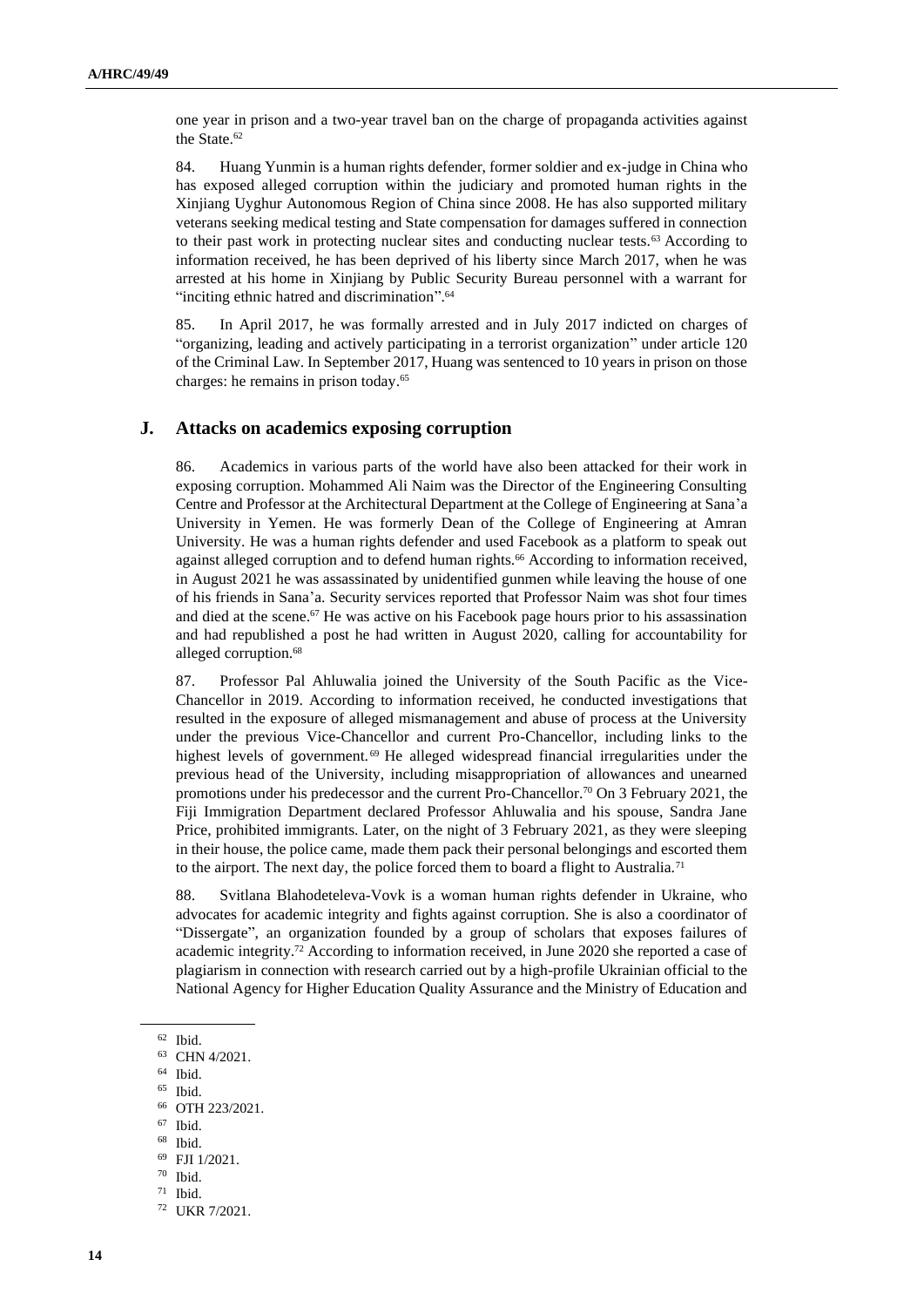Science of Ukraine and spoke publicly about this matter at rallies. Academic qualifications often entitle employees to higher salaries in Ukraine, and her work involves the investigation into the use of plagiarism to obtain academic degrees.<sup>73</sup>

89. From June 2020 till March 2021, Ms. Blahodeteleva-Vovk was subjected to systematic harassment by unknown persons. There have been several attempts to hack her email accounts. She received recurrent rape threats from a male stranger on her e-mail and messaging app. The messages included evidence that he was following and photographing her every step and knew where she and her family lived. She also received three handwritten letters hinting at her possible murder left at the door of her apartment. In October 2020, a smear campaign began against her on social and mass media, alleging that she had a criminal record for raping her husband.<sup>74</sup>

90. Whether exposing corruption in academia or in wider society, academics are targeted for their research and advocacy with attacks that include deportation, threats and murder.

#### **K. Gender-based attacks**

91. Women human rights defenders like Ms. Blahodeteleva-Vovk often face additional gender-specific obstacles, risks and violations, as noted by the Special Rapporteur and her predecessors. The Special Rapporteur notes that many defenders have reported receiving gendered threats based on their identity, including threats of sexual assault, rape, harassment and killings. Those working on anti-corruption issues are often attacked not only for the work they do but also for their identity as women.<sup>75</sup>

92. In a report published in July 2021, the NGOs Equality Trust and Transparency International explored the links between discrimination and those trying to expose corruption. As noted in their report, having a particular identity, status or belief can expose anti-corruption activists confronting abuses of power to higher levels of danger, ranging from surveillance, vexatious litigation, arbitrary arrest, torture, physical or sexual assault, or even murder.<sup>76</sup>

93. Women human rights defenders working against corruption face additional risks. Riham Yaquoub was a human rights defender and fitness expert living in Basra, Iraq. She was a strong advocate for women's safe access to sports facilities and public spaces in the city. She was a leader of women's marches that started in Basra in July 2018 in the context of the protest movement against corruption and other human rights issues.<sup>77</sup> In August 2020, according to information received, she was shot and killed by two unidentified gunmen riding a motorcycle while she was travelling in her car in the centre of Basra. Ms. Yaquoub had been the target of abuse online since 2018 through her social media accounts, had been named in a defamatory article along with a group of female politicians and had received at least one direct threat against her on a text message.<sup>78</sup>

94. Waad Bahjat is a woman human rights defender, engineer and blogger who focuses on women's rights in the Sudan. She is a member of the Umdba Resistance Committee, which peacefully mobilizes for the promotion of civil and economic rights in Sudan, and against public corruption. According to information received, in November 2020, she was arrested at a petrol station in the Al-Amarat neighbourhood of Khartoum by a member of the Sudanese police.<sup>79</sup> At the time of her arrest, she was broadcasting a live video on social media in which she alleged that women at the station were being discriminated against by members of the Sudanese police and armed forces. She was reportedly brought to Al-Imtedad Police Station, where her mobile phone was confiscated and she was interrogated and subjected to threats

 $\frac{73}{74}$  Ibid.

Ibid.

<sup>75</sup> Se[e A/HRC/46/35](https://undocs.org/en/A/HRC/46/35) an[d A/HRC/40/60,](http://undocs.org/en/A/HRC/40/60) para. 29.

Submission of Equality Trust and Transparency International.

<sup>77</sup> IRQ 5/2020.

<sup>78</sup> Ibid.

<sup>79</sup> SDN 4/2021.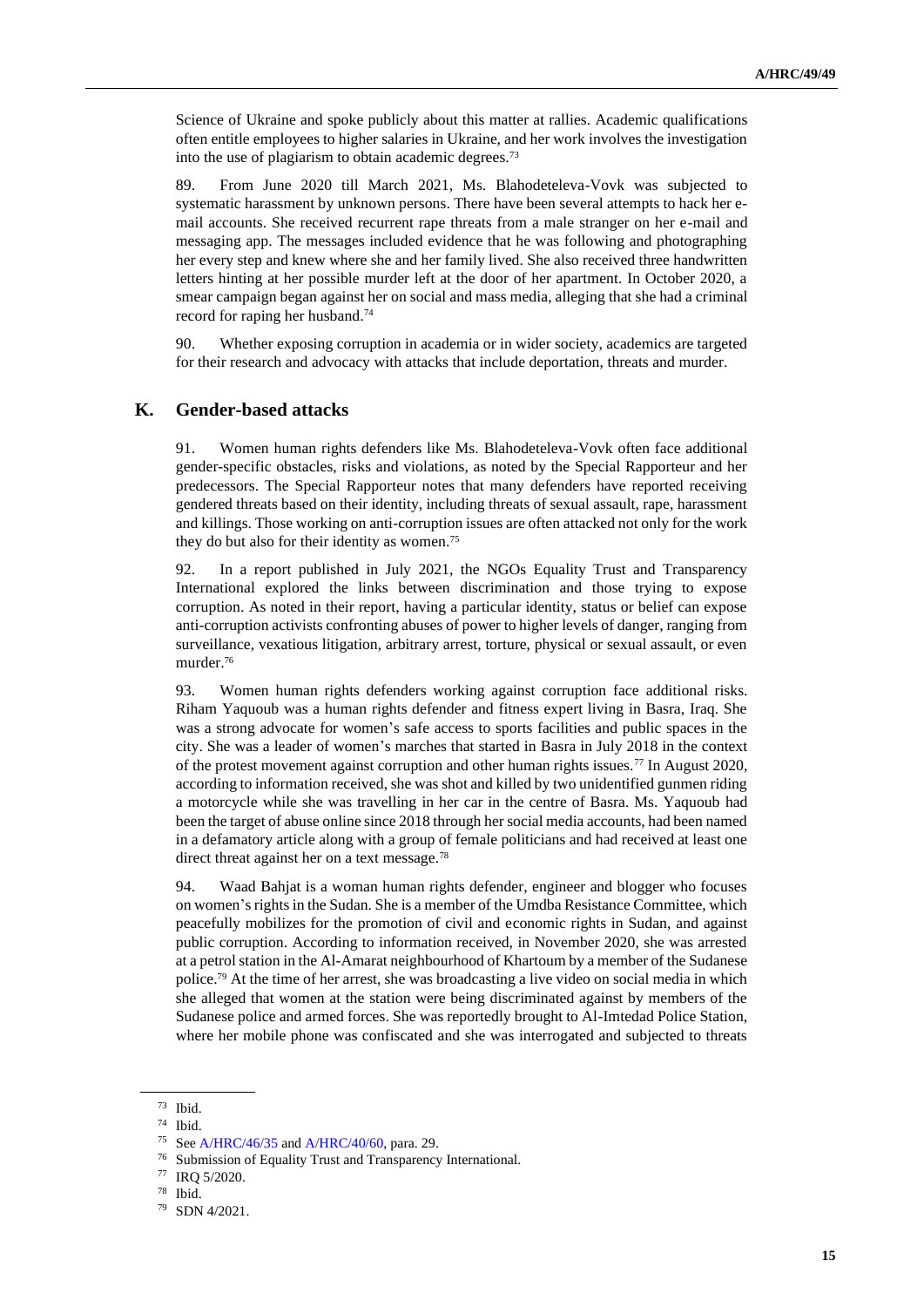and ill-treatment, including physical abuse resulting in an injury to her shoulder.<sup>80</sup> She was released on bail the following day and charged with publishing false news, public nuisance, insulting a public servant exercising judicial proceedings and defamation. In March 2021, Ms. Bahjat was sentenced to six months imprisonment (suspended) and a fine of 10,000 Sudanese pounds.<sup>81</sup>

95. The Special Rapporteur notes that in discussions with many human rights defenders the issue of sextortion has been raised. The Special Rapporteur understands human rights defenders to generally mean the term as the abuse of a position of power or authority to extort sex. The Special Rapporteur notes the gravity of this form of corruption and its impact on the work of human rights defenders.

96. Many anti-corruption defenders, like other human rights defenders, are targeted on the basis of their gender and exposed to additional layers of vulnerability and attacks. Some defenders have told the Special Rapporteur that they face multiple layers of discrimination in their work against corruption, including gender bias, but also discrimination based on poverty and race. The Special Rapporteur recognizes that human rights defenders confront different and complex forms of discrimination.

#### **L. Local anti-corruption defenders**

97. Not all human rights defenders advocating against corruption are journalists, lawyers, medical professionals or academics – many are working against corruption in their local communities. Miguel Guimaraes is a human rights defender and President of the Federation of Native Communities of Ucayali and Tributaries, one of the oldest indigenous federations in the Amazon region of Peru, comprising more than 30 indigenous communities. According to information received, in October 2020 he participated in an Inter-American Commission on Human Rights hearing where he denounced alleged links between Government corruption and the killings of environmental defenders in the Peruvian Amazon. A week later he received a death threat on WhatsApp which said: "We're coming for you, whatever it takes bastard", with a picture of a dismembered body.<sup>82</sup>

98. In Ukraine, according to information received, beginning in May 2019, trucks carrying sand started moving through the Ukrainian village of Sorokivka. Human rights defenders Natalia Shybayeva, Iryna Korshunova, Mykhaylo Zubkov and Oleg Ivanichenko learned that the sand extraction was environmentally damaging and that the local authorities had granted a company an extraction permit without informing and consulting residents, as required by law.<sup>83</sup> They began attending and broadcasting sessions of the village and district councils, publicizing their activities and raising awareness among local residents about the violations of their rights to a safe environment and access to information. The residents submitted around 200 complaints to the local and central authorities. Local residents began to protest in January 2021, which eventually resulted in action to block the road used by trucks for four days.<sup>84</sup> At 1.20 a.m. on 5 February 2021, when Natalia Shybayeva, Mykhaylo Zubkov and their 11-year-old son were at home, unknown persons threw a grenade into their house. Hearing the explosion, they ran out onto the street and saw that unknown persons had set fire to their two cars, which were parked next to the house.<sup>85</sup> On 17 March 2021, three unidentified men, allegedly linked to the extraction company, attacked 10 peaceful protesters (including women human rights defenders Iryna Korshunova and Natalia Shybayeva) with knives.<sup>86</sup>

99. Defenders who challenge corruption in local communities are also at risk from authorities and businesses who seek to intimidate them into silence, including by using violence. Those who challenge corruption and work peacefully for the rights of others are

<sup>80</sup> Ibid.

<sup>81</sup> Ibid.

<sup>82</sup> PER 9/2020.

<sup>83</sup> UKR 6/2021.

<sup>84</sup> Ibid.

<sup>85</sup> Ibid.

<sup>86</sup> Ibid.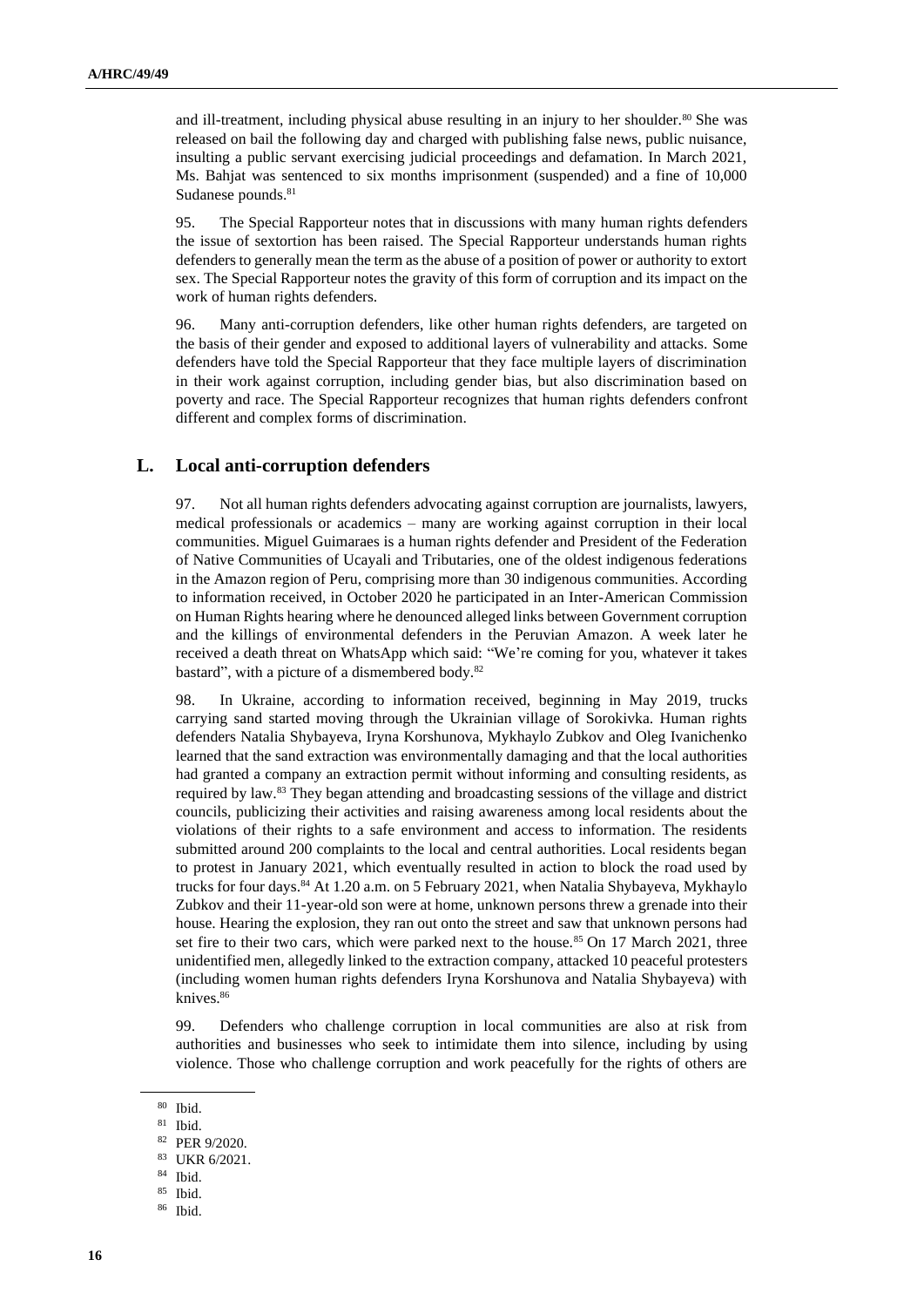human rights defenders, regardless of whether they are working at the local, national or international level.

#### **M. Attacks on anti-corruption defenders in the context of the coronavirus disease (COVID-19) pandemic**

100. The pandemic has created new opportunities for corruption, as well as threats and attacks throughout the world against those exposing it. In May 2021, Rozina Islam, a woman human rights defender, went to the Ministry of Health and Family Welfare in Bangladesh for a meeting with the health services secretary. According to information received, shortly after her arrival, she was allegedly locked in a room and had her phone confiscated, which sources believe gave the authorities a chance to plant false evidence. She reportedly fell ill and fainted during her detention in the office, which lasted over five hours. She was reportedly subjected to harassment and intimidation during this period. <sup>87</sup> It is reported that an official of the Ministry accused her of having used her cell phone without permission to photograph documents related to government negotiations to purchase COVID-19 vaccines, in violation of the Official Secrets Act of 1923. She reportedly faces up to 14 years in prison and the possibility of the death penalty.<sup>88</sup> It is reported that her detention came a few weeks after she had published investigative reports on alleged corruption and mismanagement in the health sector and irregularities in the purchasing of emergency medical supplies to respond to the COVID-19 pandemic and that her detention and prosecution may be related to her critical reporting.<sup>89</sup>

101. Egi Primayogha and Miftachul Choir are human rights defenders who work with the NGO Indonesia Corruption Watch. According to the information received, in July 2021, the Chief of Staff of the President of Indonesia planned to file a complaint against the two defenders regarding a study published by Indonesia Corruption Watch that uncovered the possible involvement of public officials in promoting the circulation of the drug "Ivermectin" during the COVID-19 pandemic. The drug has not been officially approved as a drug to treat the virus. The study showed an alleged conflict of interest between State officials and private parties in the distribution of the drug. Both human rights defenders were involved in the research and presentation of the study.<sup>90</sup>

In September 2021, the Chief of Staff officially reported both Egi Primayogha and Miftachul Choir to the Criminal Investigation Unit of the National Police of Jakarta for alleged "defamation", "harm to someone's honour" and "slander or libel". The accusations are believed to be related to the study published by Indonesia Corruption Watch. If charged, the human rights defenders could be sentenced to six years in prison.<sup>91</sup>

103. Hopewell Chin'ono is a freelance journalist and human rights defender based in Zimbabwe who investigates corruption and financial mismanagement. According to the information received, in July 2020, Mr. Chin'ono posted notices on social media encouraging his followers to take part in demonstrations organized for 31 July. The demonstrations called for reforms following a spate of recent corruption and financial mismanagement scandals.<sup>92</sup> In 2020, he also reported a case of corruption related to the COVID-19 pandemic, involving medical supplies, which led to the dismissal of a Government minister.<sup>93</sup> In addition, he helped uncover a corruption scandal in which the Government awarded a procurement contract for COVID-19 supplies to a company with alleged links to the President's family. There was reportedly no transparent public tender before the contract was awarded. On 20 July 2020, a number of police officers arrested Mr. Chin'ono at his home in Harare.<sup>94</sup> He was arrested and detained in Harare Central Police Station and told that he faced "incitement to

- <sup>93</sup> Ibid.
- <sup>94</sup> Ibid.

<sup>87</sup> BGD 4/2021.

<sup>88</sup> Ibid.

<sup>89</sup> Ibid.

<sup>90</sup> IDN 9/2021.

 $91$  Ibid.

<sup>92</sup> ZWE 3/2020.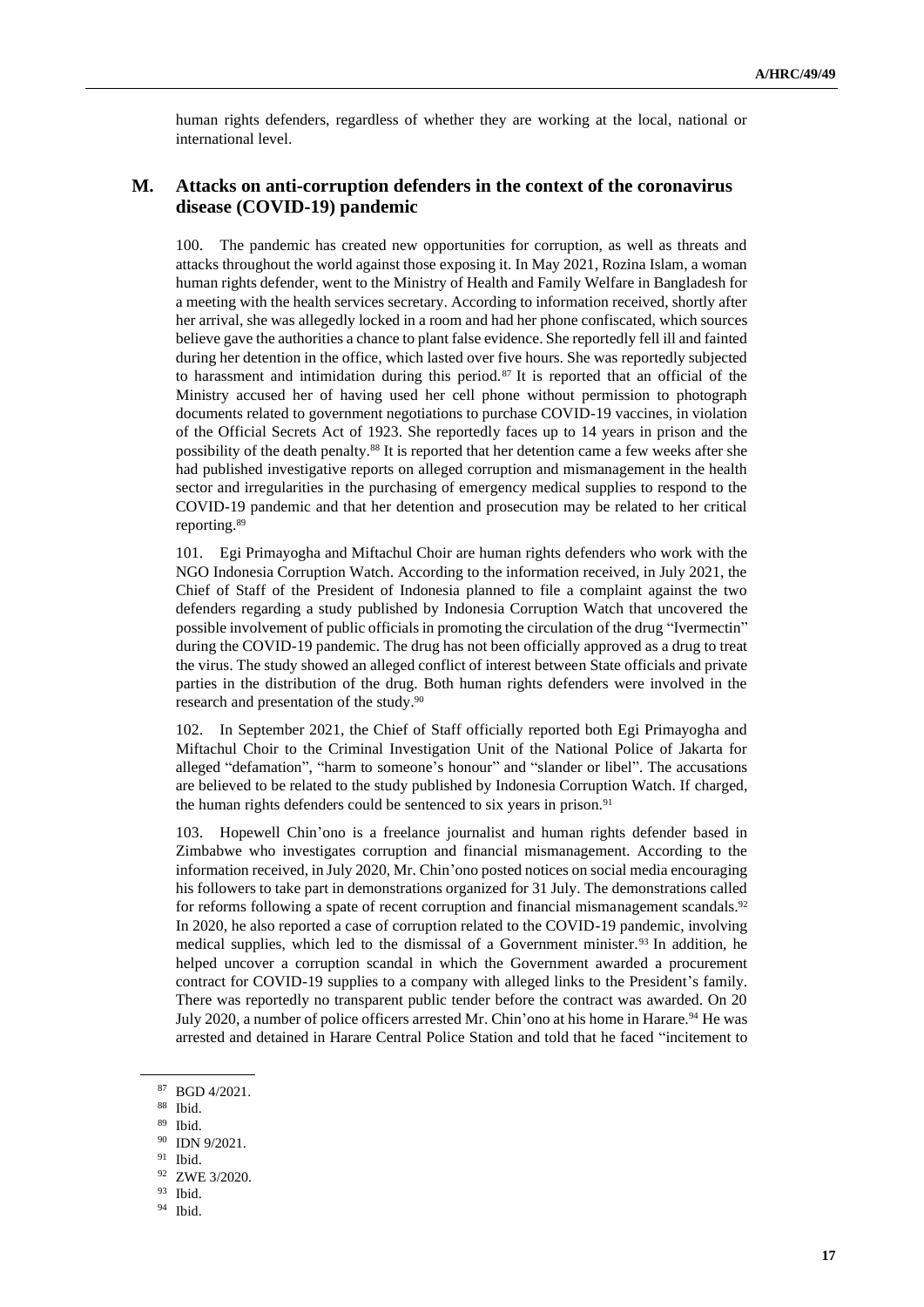commit public violence". Authorities claim that three posts he made to Twitter were under investigation for "inciting the public to engage in violence" in the upcoming demonstrations. The next evening, a group of around 30 armed police in riot gear raided his home and seized a camera. In August 2020, he was moved to Chikurubi maximum security prison. <sup>95</sup> The Government of Zimbabwe replied to the allegations in a letter dated 20 October 2020, which stated that a lower court had refused bail, however he was granted bail by the High Court. The trial of Mr. Chin'ono is currently pending before the courts.

104. Ligia del Carmen Ramos Zúñiga is a doctor and woman human rights defender in Honduras, leader of La Plataforma para la Defensa de la Salud y Educación Pública en Honduras del 2019, which exposes acts of corruption in the country's health and education systems. According to information received, since 2015, she has denounced alleged acts of corruption related to the country's social security and the lack of access to the right to health on different occasions. She has been subjected to threats, harassment and surveillance.<sup>96</sup> During the COVID-19 pandemic, she has criticized alleged Government mismanagement of the pandemic, the lack of due process in obtaining medical supplies for health personnel and payments for mobile hospitals for COVID-19 patients.<sup>97</sup> In August 2020, police took pictures of her house, and in May 2021 she received a phone call notifying her of an assassination order against her, reportedly sent from military intelligence. Due to the continuous threats, harassment and surveillance, she and members of her family were forced to flee the country.<sup>98</sup>

105. The Special Rapporteur has heard directly from human rights defenders in many countries that the COVID-19 pandemic has been accompanied by a rise in corruption, and attacks on those who work to challenge it. Health-care professionals, medics, journalists and human rights researchers have been inadequately protected by many States when, in the interests of the public good, they have highlighted corruption arising from the COVID-19 pandemic.

#### **N. Reprisals**

106. Each year the Secretary-General presents a report on cooperation with the United Nations, its representatives and mechanisms in the field of human rights. The report addresses intimidation and reprisals against those seeking to cooperate or having cooperated with the United Nations, its representatives and mechanisms in the context of human rights. In recent years, it has featured several cases of individuals working peacefully against corruption who were targeted for their engagements, or attempted engagement, with United Nations mechanisms.

107. For example, in the 2019 report, a pattern of attacks, reprisals and intimidation against judges and public prosecutors in Guatemala was noted,<sup>99</sup> in particular against those presiding over cases related to transitional justice and corruption. Alleged acts of reprisals against Constitutional Court judges José Francisco de Mata Vela, Bonerge Mejía and Gloria Porras were included in the 2019 report of the Secretary-General regarding their work for the International Commission against Impunity, a United Nations commission established in 2006 to investigate corruption, organized crime and other sensitive cases.<sup>100</sup>

108. In the 2020 report it was noted that two prosecutors resigned during the reporting period, following a reported increase in threats and intimidation related to their work in highprofile corruption cases in which the International Commission against Impunity intervened.<sup>101</sup>

109. Also in the 2020 report, between May and September 2020, it was reported that at least 20 criminal cases and disciplinary complaints were brought against the Chief Prosecutor

 $95$  Ibid.<br>96 HNE

HND 4/2021.

<sup>97</sup> Ibid.

<sup>98</sup> Ibid.

<sup>99</sup> [A/HRC/42/30,](http://undocs.org/en/A/HRC/42/30) paras. 54–55.

<sup>100</sup> Ibid., annex I, paras. 40–45.

<sup>101</sup> [A/HRC/45/36,](http://undocs.org/en/A/HRC/45/36) annex II, para. 58.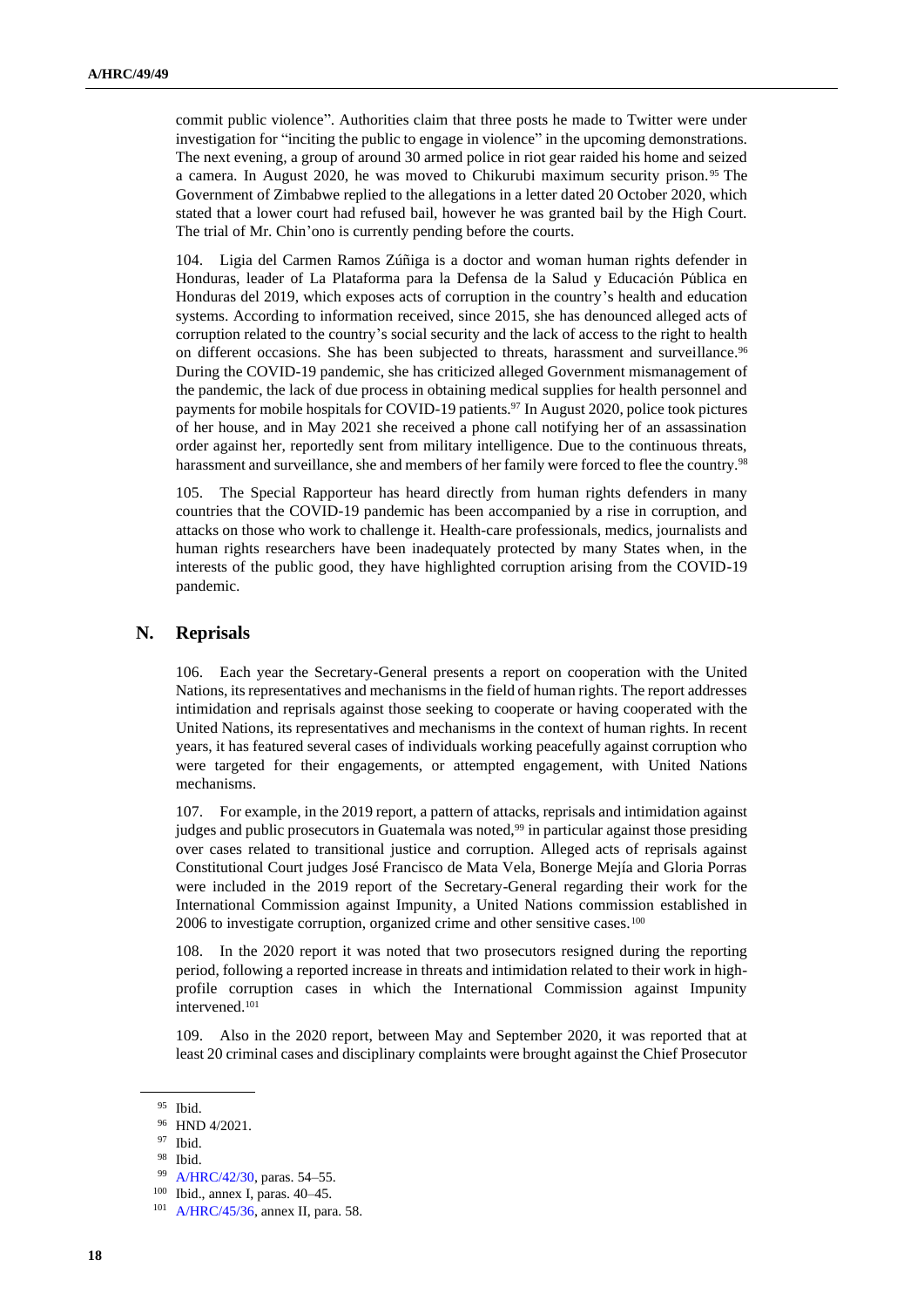and Head of the Special Prosecutor's Office against Impunity, Juan Francisco Sandoval, allegedly in reprisal for his work in high-profile corruption cases, including cases investigated with the technical assistance of the International Commission against Impunity.

110. The situation of the national human rights institution of Guatemala and its Ombudsperson, Augusto Jordán Rodas Andrade, was included in both the 2019 and 2020 reports of the Secretary-General,<sup>102</sup> following attempts to undermine the institution for its support to the work of the International Commission against Impunity. The High Commissioner noted in her 2020 report on the situation of human rights in Guatemala that the Ombudsperson has faced smear campaigns and interpellations in the Congress.<sup>103</sup> In her report she also noted that her office had observed an increase in discourse stigmatizing human rights defenders, with a view to discrediting or silencing them, and that campesino movements and organizations denouncing corruption had been branded as "criminals" or "terrorists". 104

111. The Office of the United Nations High Commissioner for Human Rights has documented continued attacks against judges and prosecutors in Guatemala for their work in cases investigated by the Office of the Attorney General with the technical assistance of International Commission against Impunity. Acts of intimidation and reprisals include: requests to lift the judges' immunity for criminal prosecution; the misuse of other legal remedies/tools such as injunctions, disciplinary proceedings and habeas corpus requests; and vilification campaigns on social media, including continued accusations of corruption for real or perceived collaborations with the International Commission against Impunity.<sup>105</sup>

112. The situation of Essa Al Nukheifi, an anti-corruption human rights defender in Saudi Arabia who was sentenced to a six-year prison term, with a six-year travel and social media ban upon release, was included in the 2020, 2019 and 2018 reports of the Secretary-General on reprisals.<sup>106</sup> Mr. Al Nukheifi cooperated with the Special Rapporteur on extreme poverty during the visit of Special Rapporteur to Saudi Arabia in January 2017.<sup>107</sup>

113. In May 2021, this mandate joined others in raising his case and those of other human rights defenders, expressing concerns about his alleged arbitrary detention and long prison sentencing as well as abuse and torture in connection to their fields of work.<sup>108</sup>

## **O. Criminal charges and legal action against human rights defenders fighting corruption**

114. As illustrated by the cases showcased in the present report, apart from intimidation, smear campaigns and attacks, anti-corruption activists and their organizations often face civil and criminal lawsuits for their legitimate efforts exposing corruption. They may be targeted by civil or criminal defamation lawsuits; strategic lawsuits against public participation aimed at intimidating and silencing them; or charged with terrorism and national security related offences. Human rights defenders fighting corruption have also faced charges under cybercrime laws, charged with subversion, public mischief, sedition and mutiny. They are accused of disclosing official secrets, propaganda against the State, inciting ethnic hatred, publishing false news and of public nuisance. Those vulnerable to administrative harassment, including enhanced scrutiny by tax authorities and CSOs, are frequently themselves charged with misuse of funds.

115. Such legal proceedings not only act as a chilling effect but are also a serious drain of the human and financial resources of defenders and NGOs.

<sup>102</sup> [A/HRC/42/30,](https://undocs.org/en/A/HRC/42/30) para. 55, and annex II, para. 52; and [A/HRC/45/36,](https://undocs.org/en/A/HRC/45/36) annex II, para. 61.

<sup>103</sup> [A/HRC/46/74,](https://undocs.org/A/HRC/46/74) para. 10.

<sup>104</sup> Ibid., para. 77.

<sup>105</sup> Ibid., paras. 10 and 65–68.

[A/HRC/45/36,](https://undocs.org/en/A/HRC/45/36) annex II, paras. 115–116[; A/HRC/42/30,](https://undocs.org/en/A/HRC/42/30) para. 74, and annex II, para. 93; and [A/HRC/39/41,](https://undocs.org/A/HRC/39/41) para. 65, and annex I, paras. 95–96 and 98.

<sup>107</sup> [SAU 2/2017.](https://spcommreports.ohchr.org/TMResultsBase/DownLoadPublicCommunicationFile?gId=22989)

<sup>108</sup> [SAU 6/2021.](https://spcommreports.ohchr.org/TMResultsBase/DownLoadPublicCommunicationFile?gId=26389)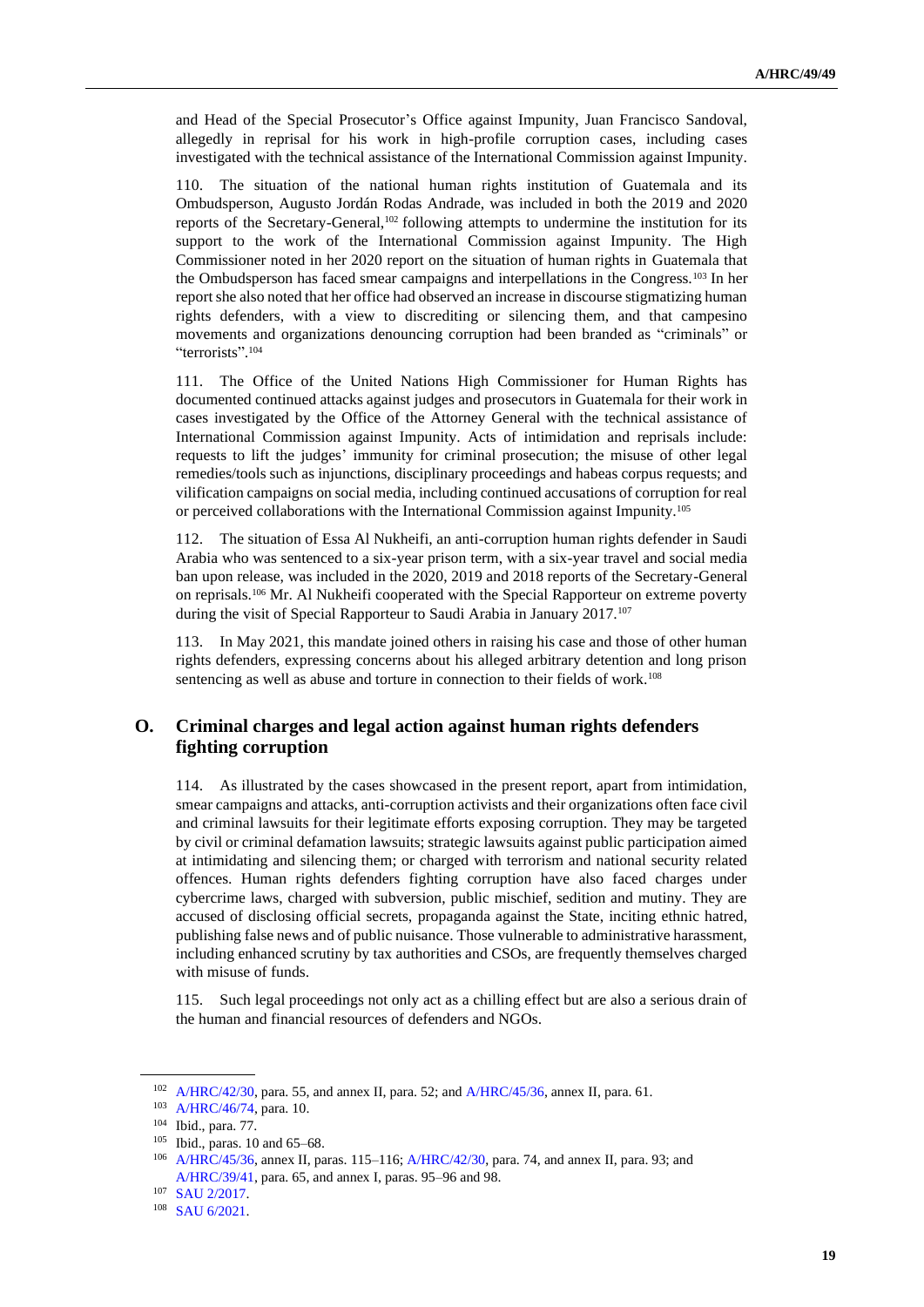## **II. Conclusions and recommendations**

116. Corruption is a human rights issue, which ought to be recognized as such by States, the business community and civil society. Those who peacefully work for the rights of others against corruption should be recognized, celebrated and protected as human rights defenders. States have an obligation to combat corruption in compliance with their human rights obligations, which includes taking appropriate steps to enable and encourage human rights defenders working against corruption.

#### **A. Recommendations to States**

117. **The Special Rapporteur recommends that States:**

(a) **Ensure that human rights defenders working against corruption are protected from being attacked, threatened, intimidated or criminalized for their work;**

(b) **Ensure that cases of violations committed against human rights defenders fighting corruption are investigated and prosecuted in a prompt, efficient, transparent and independent manner and that the perpetrators of such violations are brought to justice;**

(c) **Ensure that State officials regularly and publicly recognize the value of the work of anti-corruption human rights defenders and publicly denounce threats and attacks against them;**

(d) **Ensure that existing national human rights defender protection mechanisms are accessible to defenders working against corruption and ensure that they are gender-sensitive;** 

(e) **Ensure an enabling environment to protect anti-corruption defenders and that anti-corruption defenders can carry out their work without fear of intimidation, threats and attacks and promote the meaningful engagement of civil society as outlined in of article 13 of the United Nations Convention against Corruption;**

Ensure that agencies with responsibility for investigating, preventing and **curbing corruption are mandated and required to consult groups exposed to discrimination and that these groups are empowered and supported to engage with the relevant agencies;**

(g) **Ensure that relevant national policies, such as national anti-corruption action plans, include provisions to support and protect defenders working against corruption and to prevent retaliation against them;**

(h) **Ensure that institutions mandated to fight corruption, such as independent anti-corruption agencies and the judiciary, are also mandated and adequately resourced to monitor the situation of human rights defenders fighting corruption and to receive individual cases of defenders being targeted, and that they are equipped to provide support and protection in case of retaliation;**

(i) **Meaningfully engage CSOs and other non-State stakeholders in all stages of the review process of the United Nations Convention against Corruption: specific details on how civil society is engaged should be disclosed in country review reports and executive summaries; and CSOs and other stakeholders should also be allowed to participate as observers in the subsidiary bodies of the Conference of the States Parties to the United Nations Convention against Corruption, including the Implementation Review Group, which oversees the review process;**

Prioritize the adoption and implementation of legislative and other **measures to protect informants and whistle-blowers, including comprehensive whistleblower protection laws in line with international human rights standards and best practices, including by:**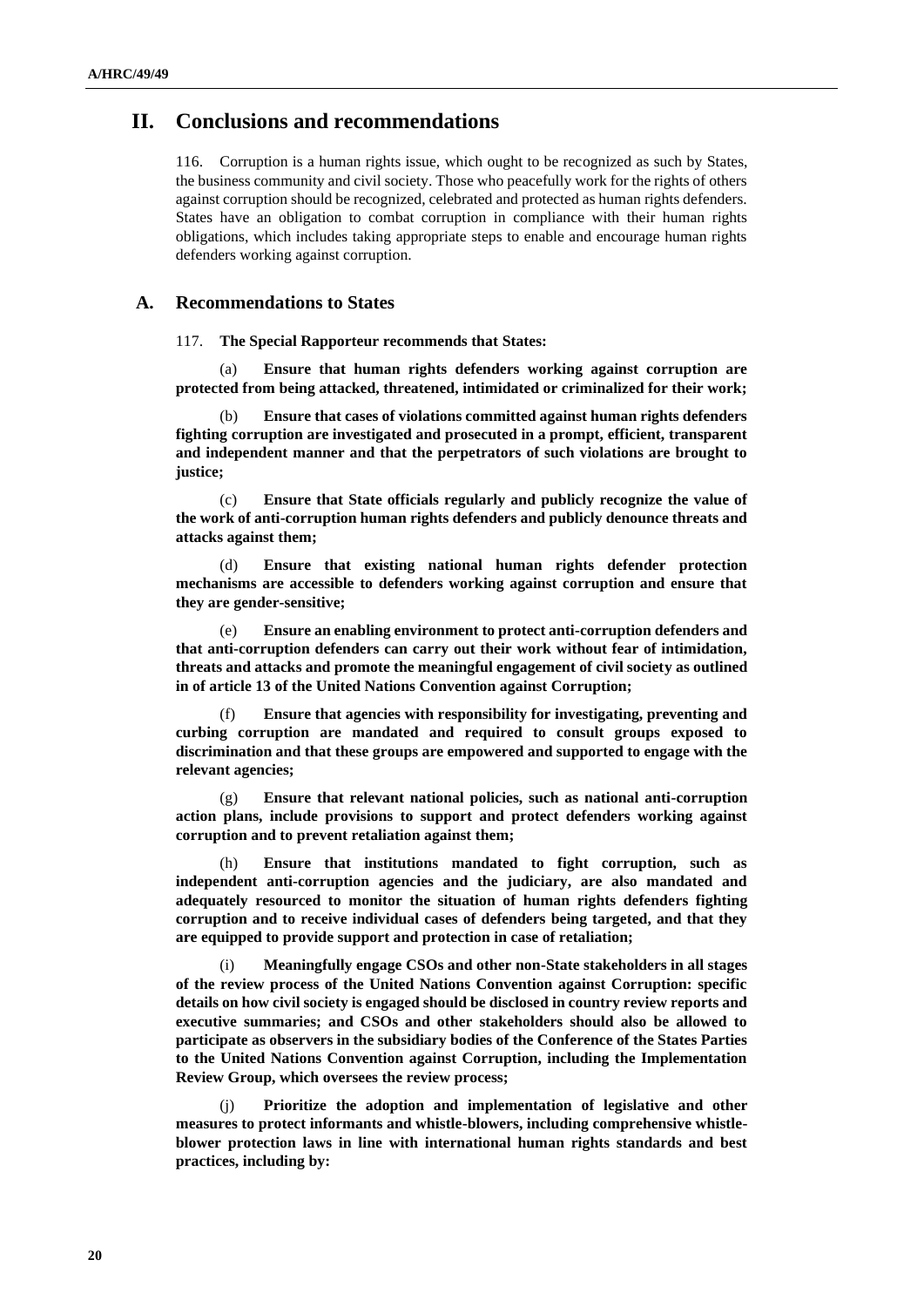(i) **Protecting whistle-blowers against all forms of retaliation, disadvantage or discrimination, including against legal proceedings, including in the defence and security sectors;**

(ii) **Ensuring the confidentiality of the identity of whistle-blowers should be guaranteed and mechanisms should be provided allowing safe, secure, confidential or anonymous disclosures, including the application of penalties to persons who attempt to identify whistle-blowers, hinder reporting or retaliate against them;**

(iii) **Providing personal protection measures to whistle-blowers whose lives or safety are in jeopardy, along with their family members: adequate resources should be devoted for such protection;**

(k) **Ensure that domestic law and the judiciary offer strong protection against strategic lawsuits against public participation, inter alia, by allowing the early dismissal (with an award of costs) of such lawsuits and sanctions for their use;**

(l) **Ensure the specific protection needs of anti-corruption defenders working on the distinct issue of discriminatory corruption and take into account the particular risks they face as a result of their work;**

(m) **Conduct independent, impartial and transparent investigations in cases of unlawful targeted surveillance against defenders working on corruption and mandate comprehensive measures to prevent further violations linked to the sale, export and use of spyware technology;**

(n) **Ensure that extraordinary restrictions adopted in the fight against the COVID-19 pandemic do not have an adverse impact on human rights defenders working against corruption.**

### **B. Recommendations to relevant international organizations and civil society**

118. **The Special Rapporteur recommends that organizations mandated to fight against corruption, such as the United Nations Office on Drugs and Crime, the OECD Working Group on Bribery in International Business Transactions and the Council of Europe Group of States against Corruption, should:**

**Ensure the regular monitoring of the situation of human rights defenders fighting corruption in countries covered by their mandates and provide regular assessments of the extent to which national institutions support and protect anticorruption activists;**

(b) **Establish a system to receive and review individual cases of human rights defenders suffering retaliation because of their anti-corruption work.**

119. **The Special Rapporteur also recommends that the Financial Action Task Force and other international bodies should review the implementation of international standards by States and ensure they are not used by States to impede the work of anticorruption defenders.**

120. **It is also vital that international, regional and domestic NGOs and civil society as a whole embrace anti-corruption defenders as human rights defenders, support their work and promote networks of defenders that include those working against corruption.**